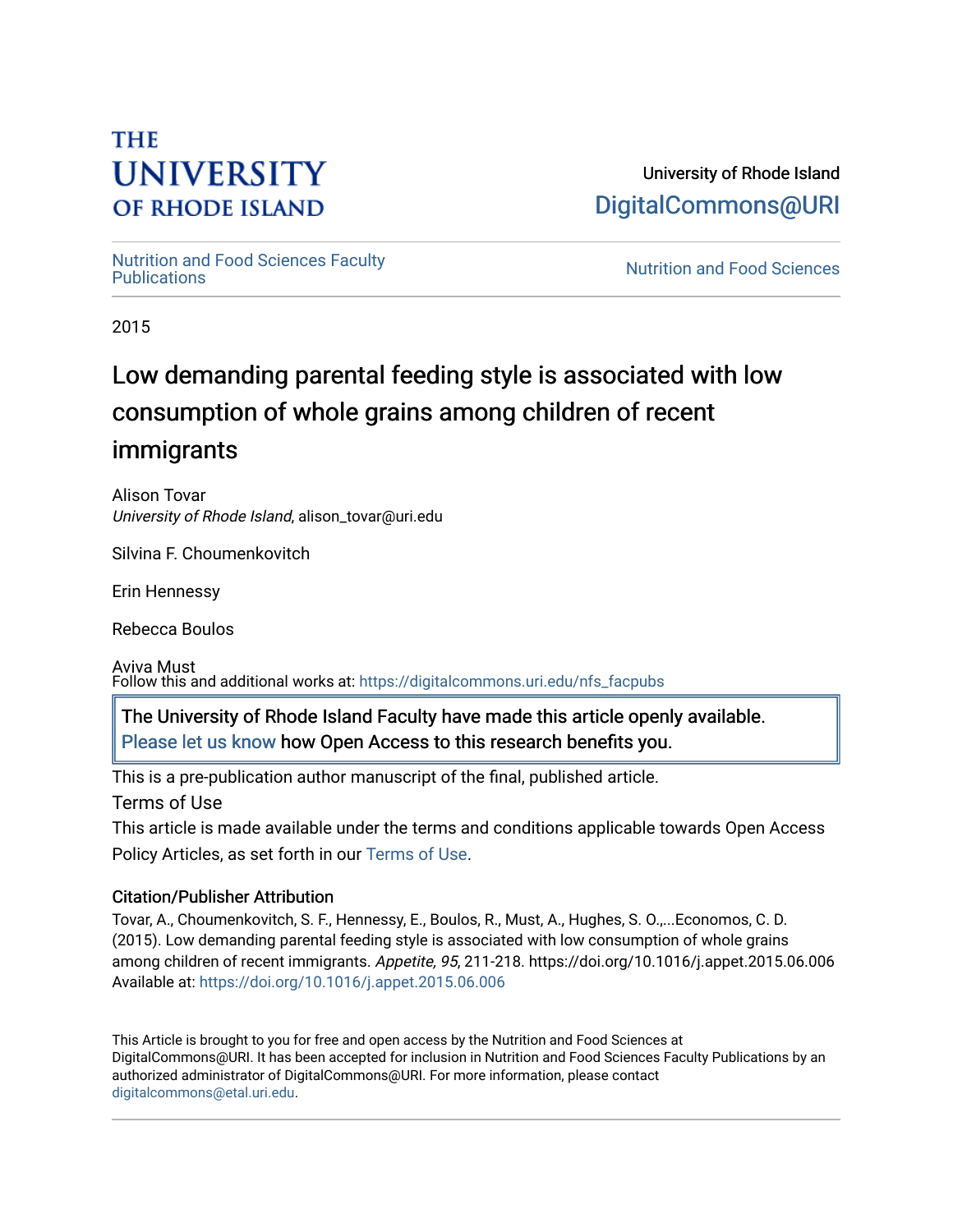## Authors

Alison Tovar, Silvina F. Choumenkovitch, Erin Hennessy, Rebecca Boulos, Aviva Must, Sheryl O. Hughes, David M. Gute, Emily Kuross Vikre, and Christina D. Economos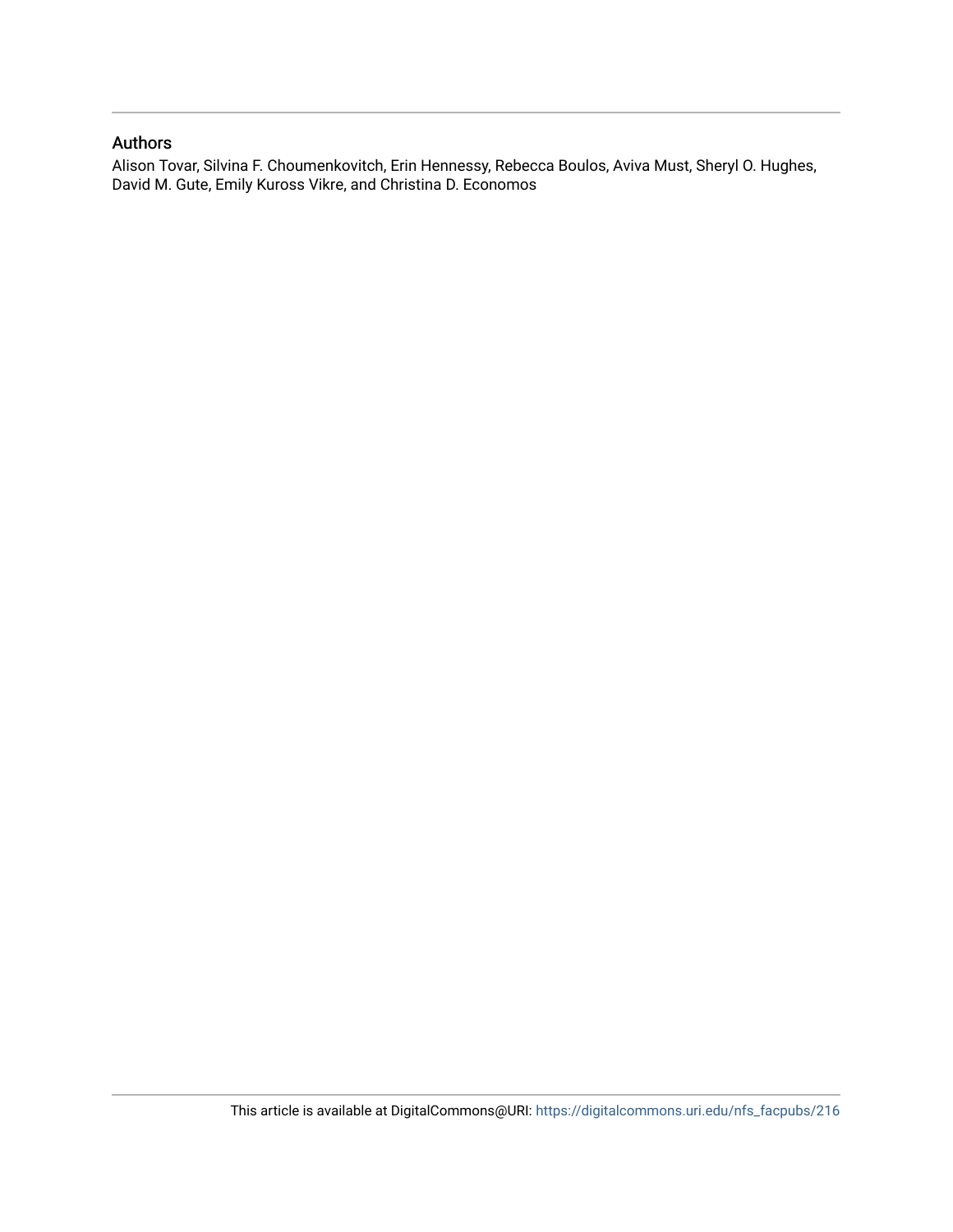

# **HHS Public Access**

Author manuscript

*Appetite*. Author manuscript; available in PMC 2016 December 01.

Published in final edited form as:

*Appetite*. 2015 December 1; 95: 211–218. doi:10.1016/j.appet.2015.06.006.

## **Low Demanding Parental Feeding Styles is Associated with Low consumption of Whole Grains among Children of Recent Immigrants**

**Alison Tovar**1, **Silvina F. Choumenkovitch**2, **Erin Hennessy**3, **Rebecca Boulos**4, **Aviva Must**2,5, **Sheryl O. Hughes**, **David M. Gute**7, **Emily Kuross Vikre**2, and **Christina D.** 

## **Economos**<sup>2</sup>

Alison Tovar: Alison\_tovar@mail.uri.edu; Silvina F. Choumenkovitch: silvina.choumenkovitch@tufts.edu; Erin Hennessy: erin.hennessy@nih.gov; Rebecca Boulos: rboulos@une.edu; Aviva Must: Aviva.must@tufts.edu; Sheryl O. Hughes: shughes@bcm.edu; David M. Gute: david.gute@tufts.edu; Emily Kuross Vikre: Emily.Kuross@tufts.edu; Christina D. Economos: christina.economos@tufts.edu

<sup>1</sup>Department of Nutrition and Food Sciences, The University of Rhode Island, 112 Ranger Hall, Kingston, RI 02881

<sup>2</sup>John Hancock Research Center on Physical Activity, Nutrition, and Obesity Prevention, Gerald J. and Dorothy R. Friedman School of Nutrition Science and Policy, Tufts University, 150 Harrison Avenue, Boston, MA 02111, USA

<sup>3</sup>National Cancer Institute, National Institutes of Health, Bethesda, MD

<sup>4</sup>University of New England, Portland Campus, 716 Stevens Avenue, Portland, Maine 04103

<sup>5</sup>Dept. of Public Health and Community Medicine, Tufts University School of Medicine, 136 Harrison Ave., Boston, MA 02111

<sup>6</sup>Children's Nutrition Research Center, Baylor College of Medicine, 1100 Bates, Houston, TX 77030

<sup>7</sup>Civil and Environmental Engineering, School of Engineering, Tufts University, 200 College Avenue, Medford, MA 02155, USA

## **Abstract**

We explored the influence of immigrant mothers feeding style on their children's fruit, vegetable and whole grain intake and how this relationship differed by mother's time in the U.S. Baseline data were collected on mother-child (3–12 yrs.) dyads enrolled in Live Well (n=313), a community-based, participatory, randomized controlled lifestyle intervention (2008–2013). Sociodemographics, years of residence in the U.S., behavioral data, and responses to the Caregiver's Feeding Styles Questionnaire (CFSQ) were obtained from the mother. Measured heights and weights were obtained for both mother and child. Child dietary intake was assessed using the Block Food Screener. Separate multiple linear regression models were run, adjusting for child and

Correspondence to: Alison Tovar, Alison\_tovar@mail.uri.edu.

**Publisher's Disclaimer:** This is a PDF file of an unedited manuscript that has been accepted for publication. As a service to our customers we are providing this early version of the manuscript. The manuscript will undergo copyediting, typesetting, and review of the resulting proof before it is published in its final citable form. Please note that during the production process errors may be discovered which could affect the content, and all legal disclaimers that apply to the journal pertain.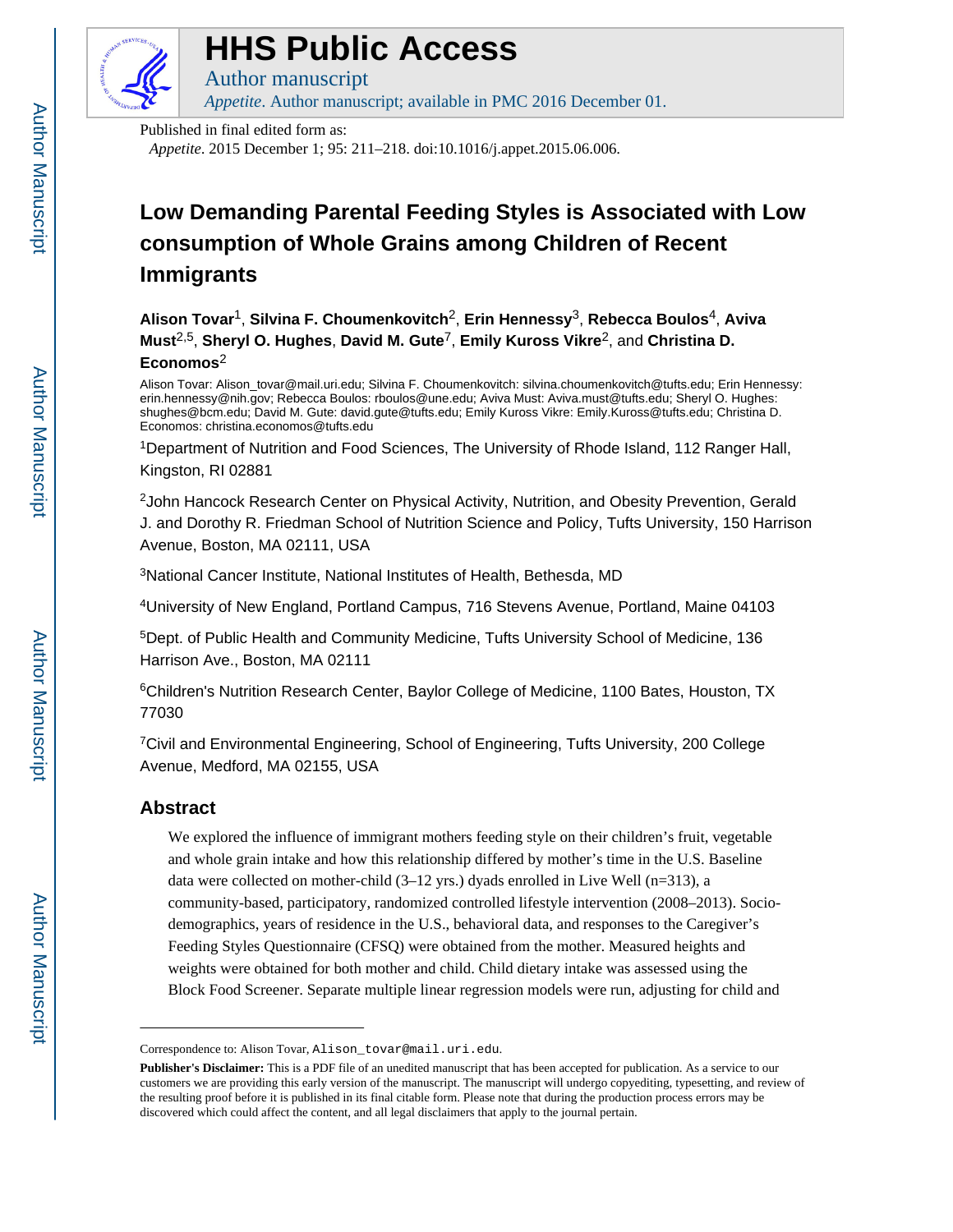mother covariates. Interactions between feeding styles and years in the U.S. ( $\leq$  and  $\leq$  years), ethnicity, and child age were tested. Sixty-nine percent of mothers were overweight or obese, 46% of the children were overweight or obese. For mothers in the U.S. for  $\leq$  years, having a low demanding/high responsive style was associated with lower child intake of whole grains in adjusted models vs. a high demanding/high responsive style  $(p<0.05)$ . This was not seen for mothers in the U.S. for 5 years. Thus, the influence of feeding style on dietary intake may change with length of time in the U.S. These hypotheses-generating findings call for future research to understand how broader socio-cultural factors influence the feeding dynamic among immigrants.

## **Background**

Among children, the prevalence of obesity has doubled from the 1970's to the early 21st century [1–3]. Although evidence suggests that rates have stabilized among some populations, disparities among racial/ethnic and socioeconomically disadvantaged populations persist [4–6]. In particular, immigrant populations have high rates of overweight and obesity, which increase with length of time in the U.S. [7–12]. The increase in weight over time has been attributed to several factors, including financial, linguistic, and social stressors, in addition to changes in dietary and physical activity behaviors [13]. These behavioral changes are influenced by the U.S.'s "obesogenic" environment [14]. This environment is characterized by the availability of inexpensive, energy-dense foods, limited opportunities for meal-centered food preparation or sufficient physical activity, all of which could contribute to weight gain [7–10, 15–17]. Given that immigrant parents often arrive to this new environment with their children, they need to figure out how to navigate the "obesogenic" food landscape while concurrently addressing other important stressors.

Parents play a critical role in determining their child's behaviors, habits, and attitudes, and in dictating the child's physical and social environment [18, 19]. Among many other factors, parenting style may play an important role in how immigrant children navigate the food environment [20]. For example, a parent who sets rules and structure may not allow a child to have unlimited access to unhealthy foods. More specifically, parenting style describes how parents interact with their child [21] and one typology is based on two dimensions of parental behavior: responsiveness/nurturance to and demanding/control of the child [22]. Combining the two dimensions results in four parenting style typologies: authoritarian, authoritative, permissive, and uninvolved [22, 23]. This general parenting framework has been applied to the feeding domain (e.g., parental feeding styles) [24]. Although there are scant data from racial/ethnic minority and immigrant populations, findings to date suggest that the more predominant styles of feeding are a high demanding/low responsive and a low demanding/high responsive style [25, 26] [24, 25, 27–30]. Furthermore, those parents who were responsive to their child's emotional states but refrained from setting appropriate boundaries (low demanding/high responsiveness) were at the greatest risk for obesity [24, 25, 27–29].

Contributing to the elevated obesity prevalence is poor child dietary intake [31–33]. In particular, diets high in fruits, vegetables and whole grain intake provide important nutrients and reduce the risk of overweight and diabetes [34–36]. Whole grain intake has been associated with lower body mass index z-scores (BMI-z) and lower risk of overweight in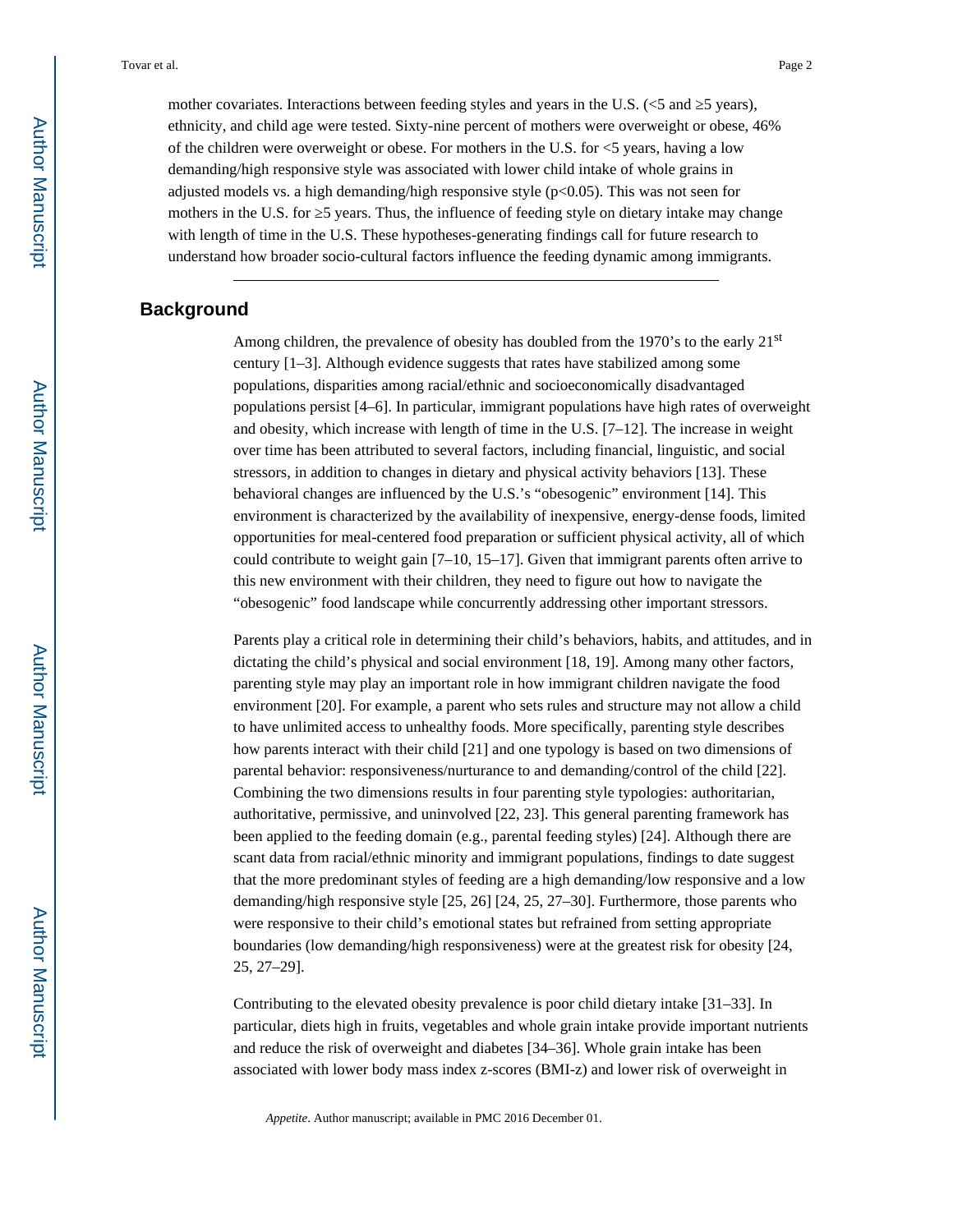children and young adults [37, 38]. The protective health benefits of fruits, vegetables and whole grains can be attributed to the presence of important nutrients, vitamins, antioxidants, and dietary fiber [39, 40]. Parental feeding styles that are more responsive to their child's requests and which set few demands have been associated with unhealthier diets in children [26, 32, 41, 42]. Given the unique situation that immigrant parents and children face in navigating a new social, cultural and physical environment, feeding styles may exert a particularly strong influence on child dietary intake. Recent immigrants, in particular, are in the process of acculturating to a new environment where psychological changes occur from simple every day behavioral changes to difficult and stressful situations [43]. In addition, the pace of acculturating to a new country may differ for parents and children [44] [45]. Parents may continue to maintain values, norms, and behaviors of their culture of origin while children may embrace the cultural attitudes and behaviors of the host country more quickly [46]. In relation to their diets Renzaho for example found that children of immigrants preferred Australian foods (i.e- energy dense snack foods) because they wanted to fit in with their peers and as a result their parents tried to control their dietary intake in hopes of retaining their traditional eating habits [47]. Unfortunately there is little evidence to understand this complex dynamic among immigrant children and parents in the US although a recent study found that children of non-US born parents had unhealthier dietary behaviors while the parents had several obesity protective behaviors [48] suggesting differential effects of an "obesogenic" environment on parents and children.

We sought to provide some of the first information about the influence of recent immigrant mothers to the U.S. feeding style on their children's dietary intake. We hypothesized that children of mothers with a low demanding/high responsive feeding style would have lower consumption of fruits, vegetables and whole grains compared to children of mothers with a high demanding/high responsive feeding style. Given the role that a new food environment may play in influencing diet behaviors among children, we explored this relationship and how it might differ for immigrants who have lived in the U.S. for up to 10 years.

#### **Methods**

#### **Study Overview**

The data for this analysis were collected at baseline (different cohorts had different baseline time points between 2009–2011) from Live Well, a community-based, participatory research study conducted in the greater Boston, MA area, which featured a randomized controlled lifestyle intervention. The central premise of Live Well was that an appropriately timed and culturally nuanced intervention, co-created by community partners and academic researchers, can prevent excess weight gain in recently arrived immigrant mothers. A total of 387 mother-child dyads had data collected at baseline. Dyads were eligible if the mother met the following criteria: resided for <10 years in the U.S., of Haitian, Latino or Brazilian descent, 20–55 years of age, not pregnant (or ≥6 months postpartum), had a child 3–12 years of age, lived in the Greater Boston area, and was willing to be randomized in to an intervention or wait-list control group. There was no weight criterion to participate in the study. Informed consent was obtained from all participants, assent for children over 7 years of age and written consent from a caregiver for children less than 7 years. Mother-child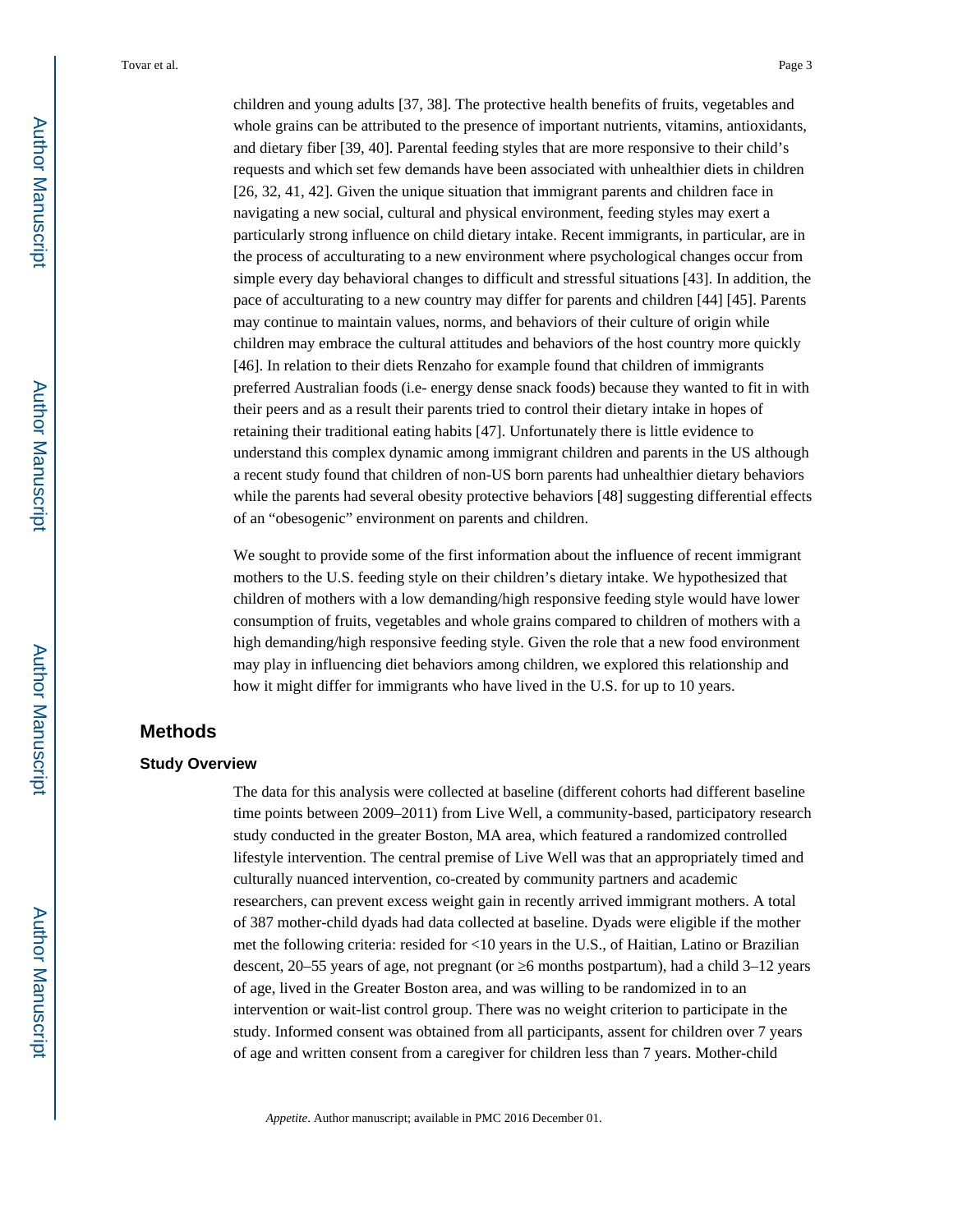dyads attended a measurement day at a nearby community setting to complete baseline measurements. Study staff interacting with participants were bilingual in each of the participant's languages. The study was approved by the Health Sciences Boston Campus Institutional Review Board of Tufts University.

#### **Measurements**

**Caregiver's Feeding Styles Questionnaire (CFSQ)—**The CFSQ is a selfadministered, 31-item instrument (although 19 of the items were used in the analysis) that collects information on parenting approaches in the context of feeding (e.g., feeding styles) [24]. The dimensions are measured through a series of questions, and scored on a 5-point Likert scale (never, rarely, sometimes, most of the time, always). Information about the development, reliability, and validity testing of this instrument is published elsewhere [24, 49]. The CFSQ was translated and back-translated from English into Haitian-Creole and Portuguese. A Spanish version of the CFSQ was available from prior work conducted by Hughes and colleagues [24, 49]. The back translation was compared to the original English version to ensure the concepts were the same according to approved protocol [50]. Two cognitive interviews were each conducted with native Portuguese- and Haitian-Creolespeaking immigrant mothers to verify understanding of the translated CFSQ.

Given the translations for these cultural groups, we evaluated test-retest reliability with a sub-sample of 72 participants who were enrolled in the Live Well study. The CFSQ was mailed to participants within one week of initial completion; they were asked to complete it a second time and return it within 2–3 weeks. Test-retest correlations were (r=0.79  $(p<0.0001)$  for demanding and r=0.73 for responsiveness (p<0.001).

Reflecting a community-based, participatory research platform, all aspects of the research methodology and approach were discussed with the community partners. Live Well's partnering organizations were the Brazilian Women's Group, the Community Action Agency of Somerville, The Welcome Project, the Immigrant Service Providers Group/ Health, and the Haitian Coalition. These organizations collectively offered the Live Well study access to and knowledge of the immigrant populations involved in this research. The community partners, as well as some of the academics, believed that the use of the standard, more commonly used feeding style labels (authoritative, authoritarian, indulgent and uninvolved) were value-laden labels that had the potential to lead to biased and erroneous ethnic-specific interpretations. Discussion centered on the labels as opposed to the inherent meaning of the constructs or the specific questions on the CFSQ. Live Well's Steering Committee (comprised of community and academic partners) decided to move forward describing the feeding styles along two dimensions (demandingness and responsiveness) as they may be less subject to potential misinterpretation [30].

Height and weight were obtained from mothers and children by trained research staff. Measurements were taken in triplicate following standardized procedures [51]. Height was measured, without shoes, to the nearest eighth of an inch using a portable The Shorr Board vertical stadiometer (Shorr Production, Olney, MD). Weight was measured in light clothing, without shoes, to the nearest 0.5 lb. on a portable digital scale (Befour PS-6600 Portable Scale; Befour Inc., Saukville, WI). Body mass index (BMI) was calculated from the average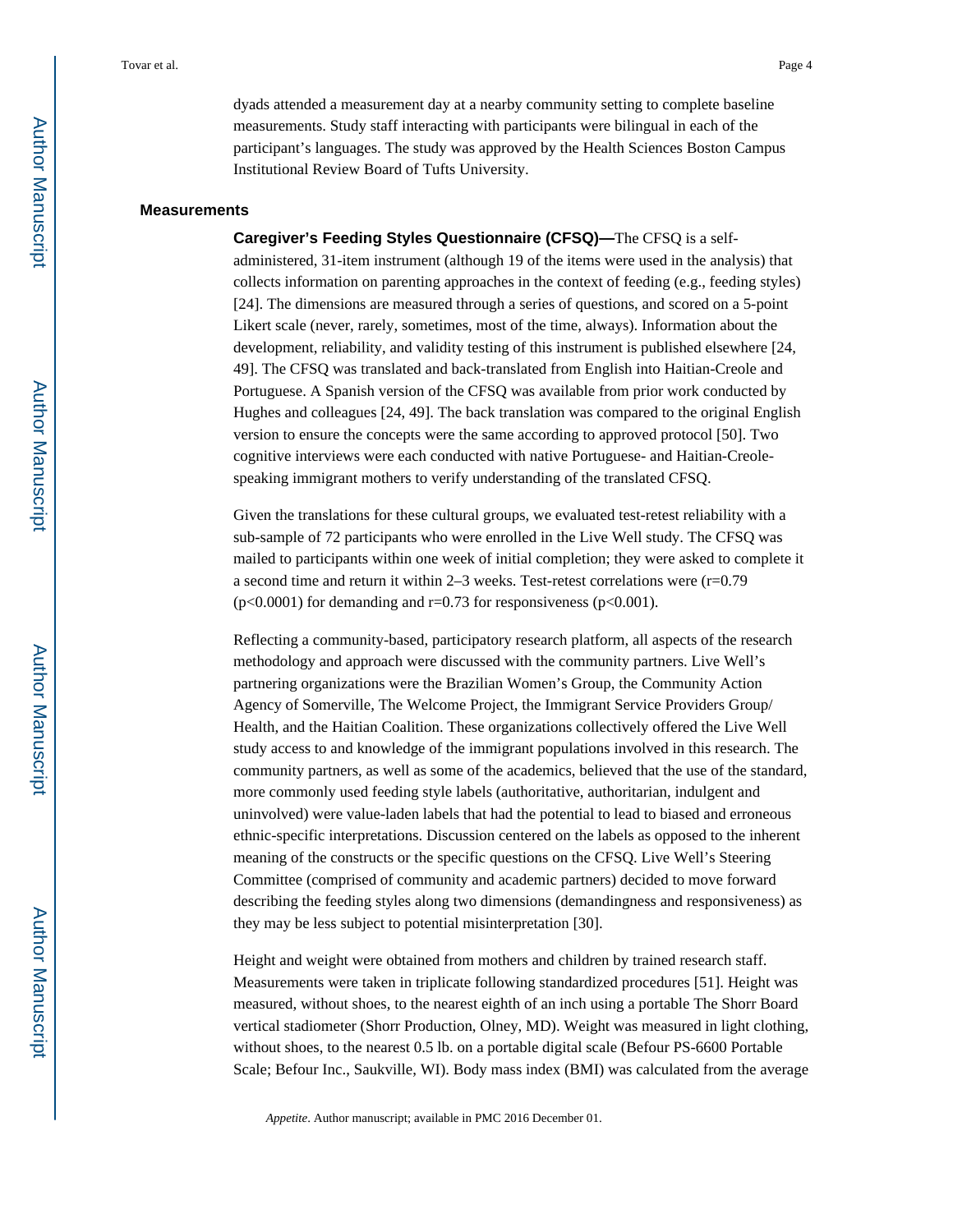of the three body weight and height measurements for each dyad  $(kg/m<sup>2</sup>)$ . Each child's BMI was transformed to a z-score (BMI-Z) relative to the age- and sex-specific CDC reference [52]. The percentile score corresponding to the z-score, and the following terminology were utilized to classify child weight status categories: underweight  $( $5<sup>th</sup>$  percentile)$ , normal weight ( $5<sup>th</sup> - 84<sup>th</sup>$  percentile), overweight ( $85<sup>th</sup> - 94<sup>th</sup>$  percentile), and obese ( $95<sup>th</sup>$ percentile) [53]. Maternal weight status was classified based on her BMI; categories: underweight  $($ <18.5), normal weight (18.5–24.9), overweight (25.0–29.9), and obese  $($ >30.0) [54].

**Child Diet Assessment—**For children, diet was assessed using the 2007 Block Food screener for ages 2–17 years. This instrument has been used in various studies to assess food group intake in younger children [55, 56] and in children of similar age as the ones included in this study [57, 58]. The screener is available in Spanish; it was translated and backtranslated into Haitian-Creole and Portuguese according to approved protocol [50]. This screener is designed to be interviewer-administered to children under the age of nine and interviewer-assisted for older children. It captures intake and portion size for 41 food and beverage items consumed over the past week. It was developed and adapted from the validated Block Kids 2004 Food Frequency Questionnaire (FFQ), an 80-item questionnaire designed to assess food and nutrient intakes in children 2–17 years [59]. The screener estimates daily servings of the following food groups: whole grains, fruits, vegetables (excluding potatoes), potatoes, meat/poultry/fish, dairy and legumes. The food list for this screener was created by identifying the most important sources of each of the food groups mentioned above in children aged 2 to 17 years as determined by data from two cycles of the National Health and Nutrition Examination Survey (NHANES; 2001–2002 and 2003–2004). Food groups and portion sizes were selected for age- and sex-specific categories (6). In the present study, mothers served as proxy reporters for children under the age of 6 years and therefore completed the screener. The screener was interviewer-administered for children who were between the ages of 6–9 years of age and self-administered for those who were over age 9, with the assistance of a trained data collector, as needed.

As analyzed by NutritionQuest, for each food and beverage included in the screener, the amount consumed with each food/beverage category was determined by multiplying the reported frequency of consumption (1 if eaten last week; 0 if not eaten)  $\times$  the age- and sexspecific portion size consumed (small, medium or large),  $\times$  the amount of each food group content in that food item. The total consumption within each food/beverage category was calculated by summing the amounts of each food group in each food item included in the screener. The primary resource for whole grains and other food group servings was the USDA MyPyramid Equivalents Database [60] which provides the number of MyPyramid equivalents (standard serving sizes) and MyPyramid major food groups and subgroups that are present in 100g of each of the foods consumed by participants in NHANES. The MyPyramid servings are defined in cups/day for fruit, vegetables, and in ounceequivalents/day for whole grains, as described in the USDA Food Patterns [60].

**Covariates—**Information on potential covariates was collected through the selfadministered mother's survey completed at baseline. Mothers reported their child's date of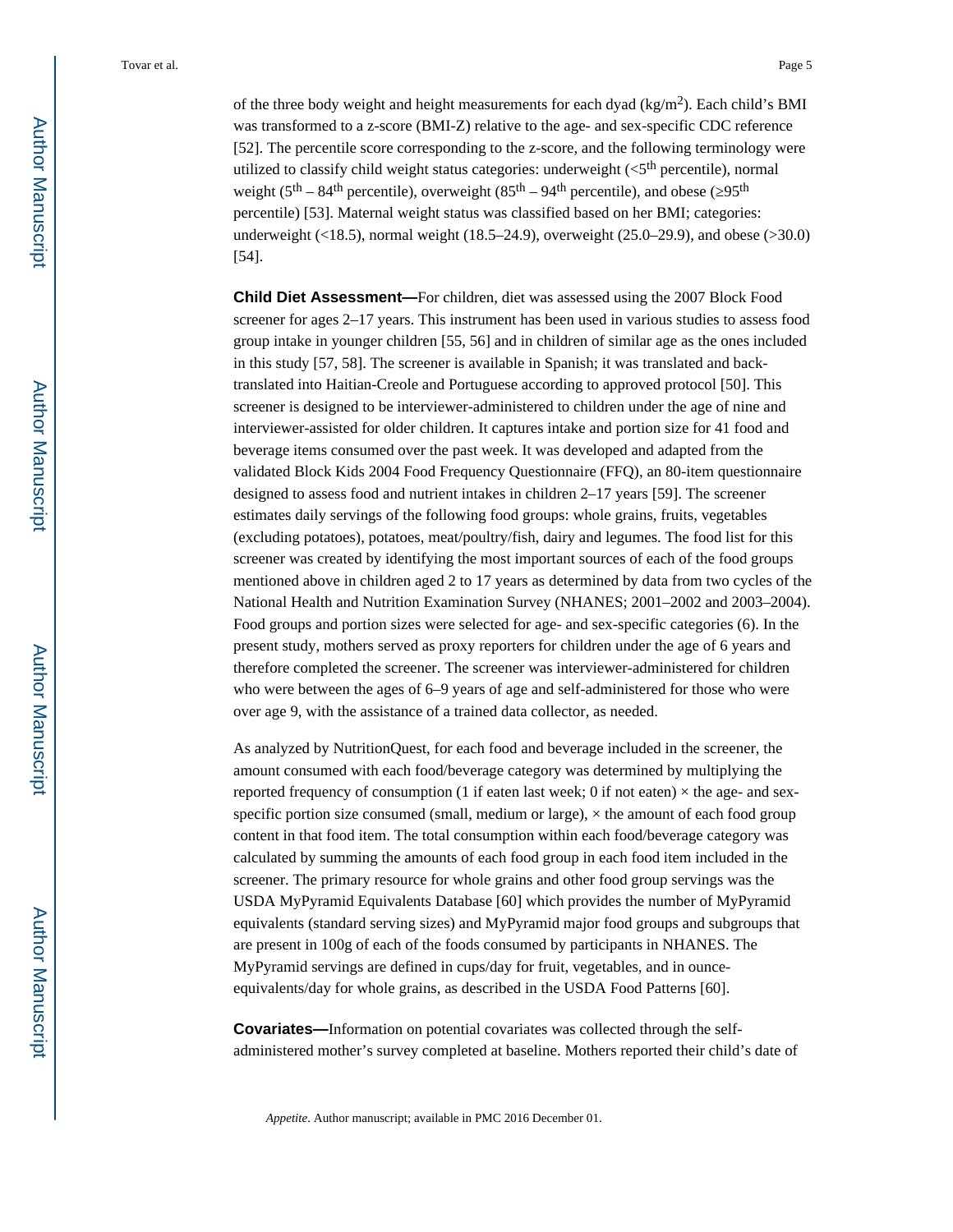birth and gender; as well as their own age, race/ethnicity, marital status, education level, and household size and composition. Other covariates of interest included: country of birth; and number of years and/or months the respondent has lived in the US, child gender, and BMI for both mother and child.

#### **Statistical Analysis**

According to the scoring procedure for the CFSQ (19), demandingness is calculated as the total mean score across 19 items, while responsiveness is the ratio of the child-centered items over the total score of those 19 items. Dichotomization at the median within the whole sample was then used to categorize participants into high and low categories on the two dimensions resulting in a typology of the different feeding styles. The median for demandingness in this population was 3.05 and for responsiveness it was 1.11. These medians are fairly similar to those used in other diverse samples, which range from 2.6–2.8 for demandingness and 1.14–1.16 for responsiveness [24, 61–63].

The Block Food screener was not designed to measure total energy intake as there are foods, such as white bread, that are not included and thus energy intake is underestimated. For this reason, we did not include total caloric intake as a variable in the analysis. However, in our study, the approximation of total energy intake provided by the screener is deemed a suitable measure to detect participants who reported an unrealistic high intake, considering that the true caloric intake is probably higher than the one calculated by the screener. We chose an extremely conservative cut-point (5000 kcal) that represents more than double the required caloric intake for moderately active children aged 8 to 12 y old (1600–2200 kcal/day). There are no standard exclusion criteria for over- or under-reporting of food intake estimated by food screeners. For the purpose of this analysis and as previously reported [37], implausible over-reporting of food intake was defined as estimated total energy intake >20920 kJ/day (5000 kcal/day) and under-reporting of food intake as 2 or fewer food items being reported in the screener.

Of the 387 mother-child dyad data collected at baseline, 322 children completed a Block Food screener. We excluded those who reported over 5000 kcals (n=1) and who reported less than 2 foods in the screener (n=8). This resulted in a final sample size of 313 used in this analysis.

Data analysis was conducted in SAS (version 9.3). Descriptive statistics explored the frequencies, means and standard deviations of feeding styles overall and by fruits, vegetables and whole grains and other covariates (age, education, number of children in the household and marital status). Food groups (whole grains, fruits/fruit juice, vegetables (excluding potatoes) were either square root or log transformed due to skewness in their distribution, prior to analysis (geometric means ± 95% confidence intervals are reported in tables for ease of interpretation). We utilized one-way analysis of variance to compare overall means for continuous variables and bivariate analysis using chi-square to test for differences in categorical variables.

Multiple linear regression models examined the association between maternal feeding style and child's dietary intake. Separate models were built for fruits, vegetables, and whole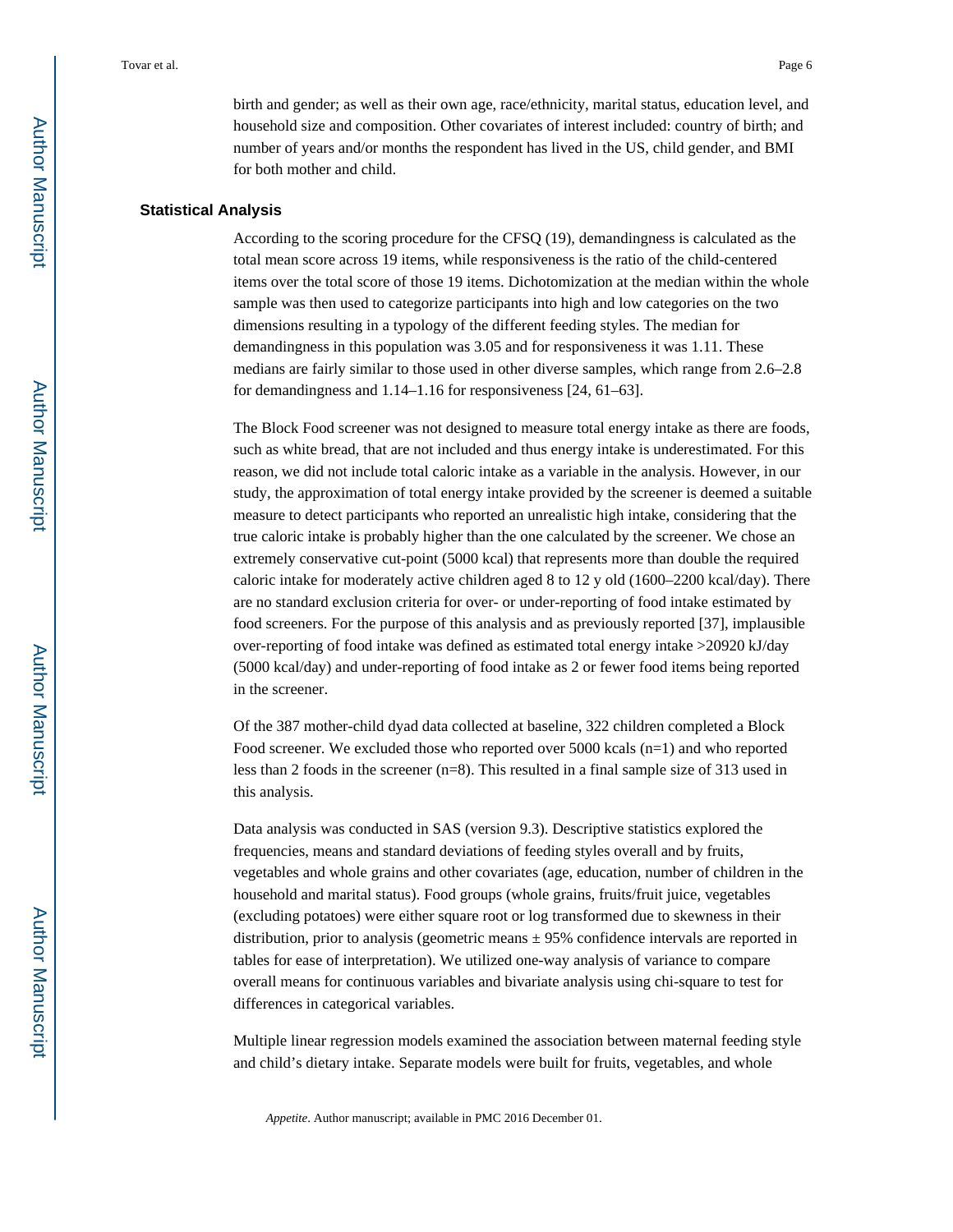grains. Based on previous research, we selected the high responsive/high demanding feeding style as the referent category [25, 27]. Interaction of feeding styles and years of residency in the U.S. was tested categorically: " $\le$ 5 and 25 years" [10, 64] and continuously. Interaction of feeding styles with child age and with gender was also tested. Based on the prior literature [27, 30, 33], the following variables were adjusted for in the final models: child gender, BMI-Z and age; maternal age, ethnicity, education, and BMI.

## **Results**

Over half of the children were male (57.4%) and the average age was  $6.3 \pm 2.7$  years. The mother's average age was  $36.0 \pm 6.5$  years. Overall, 28.3% of mothers had less than a high school degree; 39.9% were Brazilian, 30.7% were Latino and 29.4% were Haitian. Almost a quarter of these mothers had ≥3 children in the household and they had been in the U.S. for an average of  $6.2 \pm 3.2$  years (Table 1). Sixty-nine percent of mothers were overweight (34%)/obese (35%), while 43% of the children were overweight/obese. Seventeen percent of mothers were categorized as being high demanding/high responsive (e.g., reasoning, complimenting with clear expectations around food consumption); 33% were high demanding/low responsive (e.g., using rewards, punishments without making exceptions or adjustments based on the child's needs); 33% were low demanding/high responsive (e.g., being warm and accepting but making few demands on the child); and 17% were low demanding/low responsive (e.g., allows child to do whatever he/she wants).

Table 2 shows the unadjusted and adjusted mean servings of fruit, vegetables and whole grains consumed by feeding style. Overall, children consumed (mean and standard deviation)  $1.4\pm1.0$  cup equivalents of fruit per day,  $0.7\pm0.6$  cup equivalents of vegetables (excluding potatoes) per day and 0.6±0.5 ounce equivalents of whole grains per day. Adjusting for age and sex, there was a non-significant trend for children of mothers with a low demanding/low responsive feeding style to consume fewer vegetable servings per day compared to children of mothers with a high demanding/high responsive style (0.46 vs. 0.65 cup equivalents/day,  $p= 0.06$ ). In unadjusted and adjusted models, children of mothers with a low demanding/high responsive feeding style consumed statistically significant fewer servings of whole grains compared to children of mothers with a high demanding/high responsive style  $(0.41 \text{ vs. } 0.61, \text{ p} < 0.05)$ .

For vegetables excluding potatoes and for whole grains, a statistically significant interaction was found between feeding style and time in the country. Therefore we present our analysis stratified by families who have lived in in the U.S. for <5 years and those who have been in the U.S. for 5 years, up to 10 years, per study inclusion criteria (Table 3). For those who have been in the U.S. for  $\lt$ 5 years, in age and sex adjusted models, having a low demanding/ high responsive and a low demanding/low responsive style was associated with lower consumption of whole grains compared to a high demanding/high responsive style (0.38 vs. 0.94, p<0.05), (Table 3). Adjusting for other confounding variables (age, sex, BMI-Z of child and marital status, age, ethnic group and education of mother), having a low demanding/high responsive style is associated with lower consumption of whole grains compared to a high demanding/high responsive style  $(0.33 \text{ vs. } 0.79, \text{ p} < 0.05)$ . In age and sex adjusted models, having a low demanding/high responsive style is associated with lower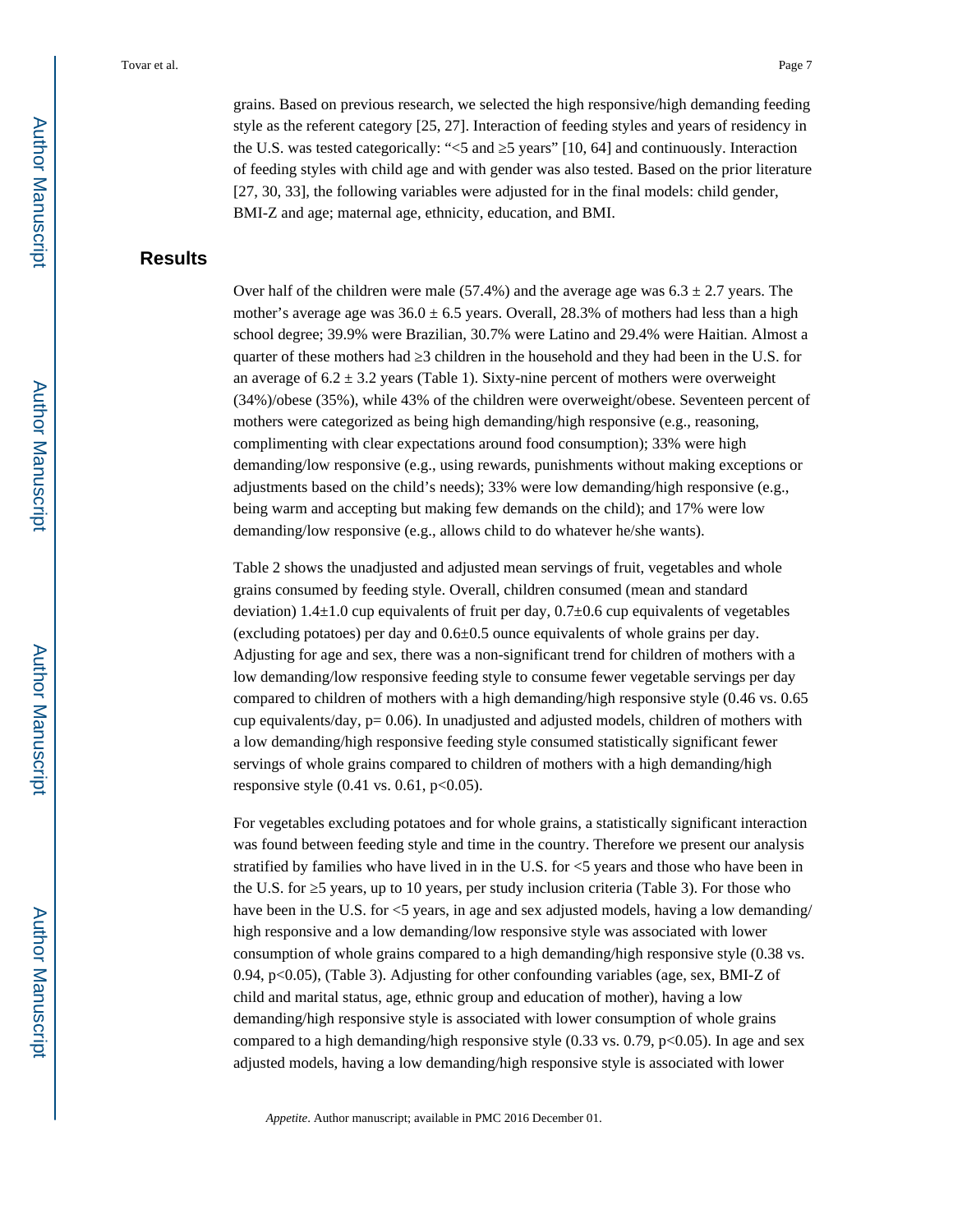consumption of vegetables (0.53 vs. 1.04,  $p<0.05$ ) and a low demanding/low responsive style is marginally associated with lower consumption of vegetables  $(0.48 \text{ vs. } 1.04, =0.07)$ , although this association did not reach statistical significance. After adjusting for other confounding variables, differences by feeding style and vegetable consumption were not observed. For those that have been in the U.S. for  $\bar{5}$  years, no difference was observed. Interactions between feeding style and ethnicity, and feeding style and child age were nonsignificant.

## **Discussion**

Given the important role that parents play in influencing child's dietary intake the goal of this study was to explore how feeding style influences fruit, vegetable and whole grain intake (dietary behaviors that have been associated with risk of obesity and diabetes) and explore how it may differ for immigrants who have been in the U.S. for up to 10 years. We found that among this diverse group of immigrant children, similar to other racial/ethnic groups [25, 26] [24, 25, 27–29], the majority of immigrant mothers were categorized into having a high demanding/low responsive or low demanding/ high responsive feeding style. In multivariate analysis, we found that low demanding/high responsive and low demanding/low responsive feeding styles are associated with lower consumption of whole grains, compared to a high demanding/high responsive style, but only for those who have been living in the U.S. for <5 years.

Although the finding that a low demanding feeding style is associated with a lower consumption of whole grains is consistent with prior literature, to our knowledge this is the first report of this association among a population of recently arrived immigrants and that time in the U.S. moderates this association. The reason for our findings can be explained by different possible hypothesis. First, it is possible that families, who have been in the U.S. for less time, are facing more acculturative stress, and have several other stressors (language barriers, media literacy, discrimination etc.) compared to those who have already been in the U.S. for a longer period of time. In these families, having a less demanding and more responsive style that provides fewer rules around vegetables and whole grain consumption is worse given their recent exposure to a less abundant food environment where saying "yes" more often was healthy and in fact, needed. In conjunction with this stressful transition, it is also possible that with the novelty of an "obesogenic" food environment, whereby high energy dense food is readily available, mothers with an already low demanding style may find it easier to say "yes" to less healthy food requests, especially if the child is vocal about stating what he/she wants. Over time, they may adjust their feeding practices in order to navigate the U.S. food environment. Children of immigrant parents may also be acculturating at a different pace than their parents and find more of an urgency to belong to endorse the values and norms of the host culture [46]. Interestingly, African immigrant mothers in Australia reported that they wanted to try and maintain their traditional foods because their children were so drawn to junk food, yet often found it hard to do with their children. In fact, they reported using junk foods of the new country as a reward for eating their traditional foods [47]. It is also possible that mothers with a high demanding/high responsive style who have been in the U.S. for more than 5 years have acculturated into a different food environment where they demand less healthy foods. These findings are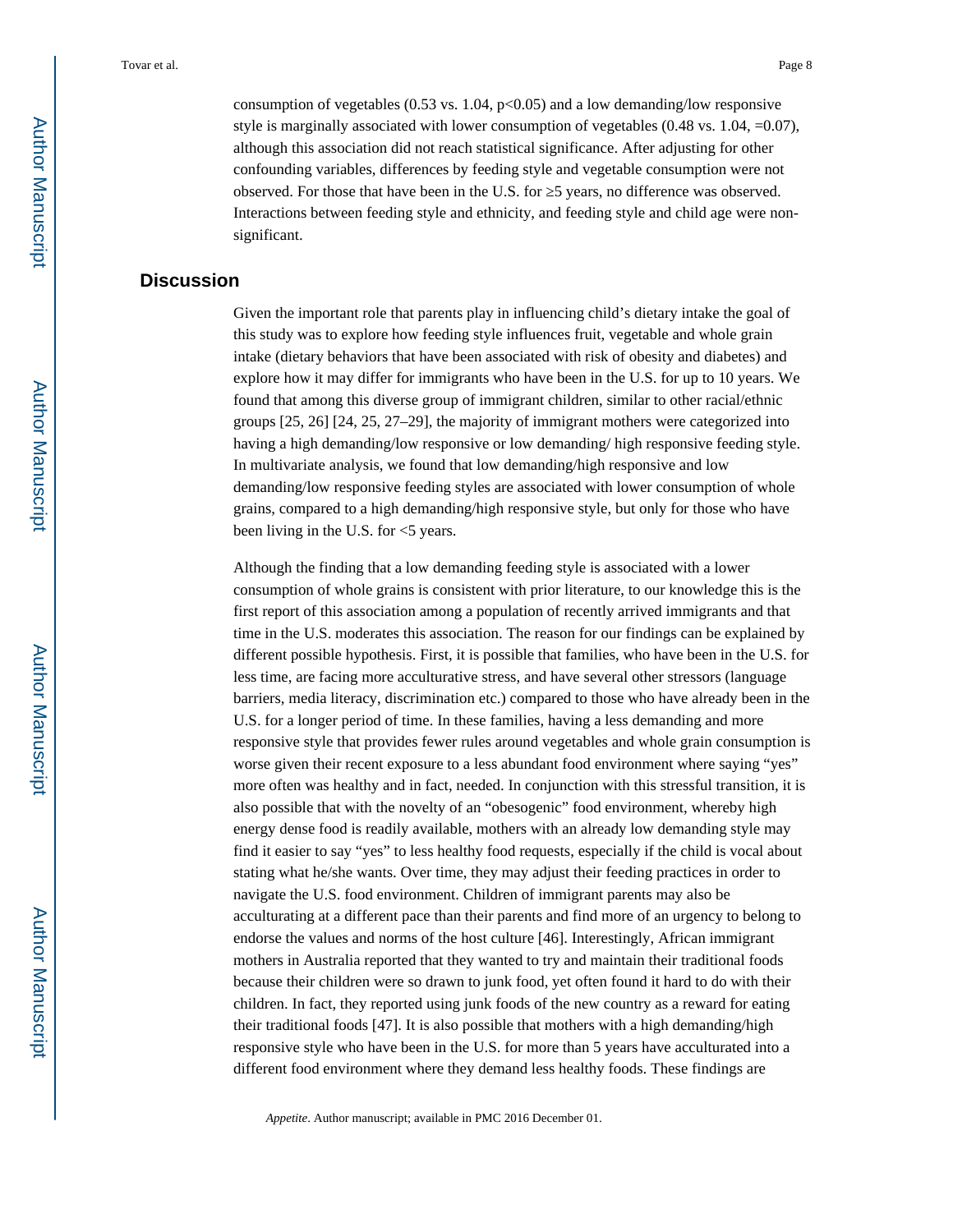hypothesis generating and call for future research to explore the role of acculturation on parental feeding and exploring how feeding practices may change as they navigate an environment where access and availability to healthy foods is often limited and costly.

Why we observe this interaction as significant with only whole grains, of marginal significance with vegetables, and not with fruits is unclear. The U.S. diet is characterized by refined grains, in particular pizza being one of the top foods that children consume [65, 66] and a major contributor to total energy intake and saturated fat in children [67]. Since whole grains can be an important component of the traditional Hispanic [68], Brazilian and Haitian diet, immigrant children upon arrival to the U.S., may be displacing the more traditional whole grains for refined grains. This may be especially true for immigrant children living in households with low demanding/high responsive parental feeding styles. It may be that children begin requesting more refined grain snack foods when in the U.S., which may be driving this interaction for this food group. It is possible that having a low demanding/high responsive style maybe be more problematic for newly arrived immigrants since saying "yes" or allowing their child to eat with fewer demands may have not been a problem in their countries of origin where unhealthy food was less abundant. Future research is needed to confirm this and explore how different foods and their marketing to children may influence a child's behavior and in turn the parents' feeding response across cultural groups.

Our findings should be interpreted within the context of the limitations of the study. Although our sample represents a diverse group of mother–child dyads, generalizability may be limited given the focus on families from Brazil, Haiti and Latin America (predominately Central and South America). As a cross-sectional study, one cannot discern the direction of influence, nor look at change over time. For example, we do not know about the children's diets before coming to the U.S., and whether maternal feeding styles changed based on their home country. We also did not assess acculturation with other measures such as language spoken in the home or a scale. Further, mothers are not parenting in isolation, but in response to several factors including child traits. Thus, the parent–child relationship is bidirectional and additional studies are needed to understand causal pathways between parenting behaviors (from both mothers and fathers) and child dietary intake. Although our overall sample is relatively large, once stratified by years of residence in the U.S. and by feeding style, sample sizes within cells decreased and power to discern differences is limited. Although we had information on years in the U.S.; we did not gather specific information on how the acculturative process may influence the feeding dynamics or other aspects of socio-cultural norms. Lastly, a recognized limitation is that the assessment of diet in children is particularly challenging. The Block Food screener used in the present study was specifically designed to calculate number of servings of whole grain intake in this age group. This screener assessed a limited number of foods consumed in the past week and was not designed to calculate energy intake, which hindered our ability to adjust for total energy intake. However, total energy may potentially be one of the mechanisms by which intake of whole grains is associated with weight, in which case adjustment for total energy would not be appropriate.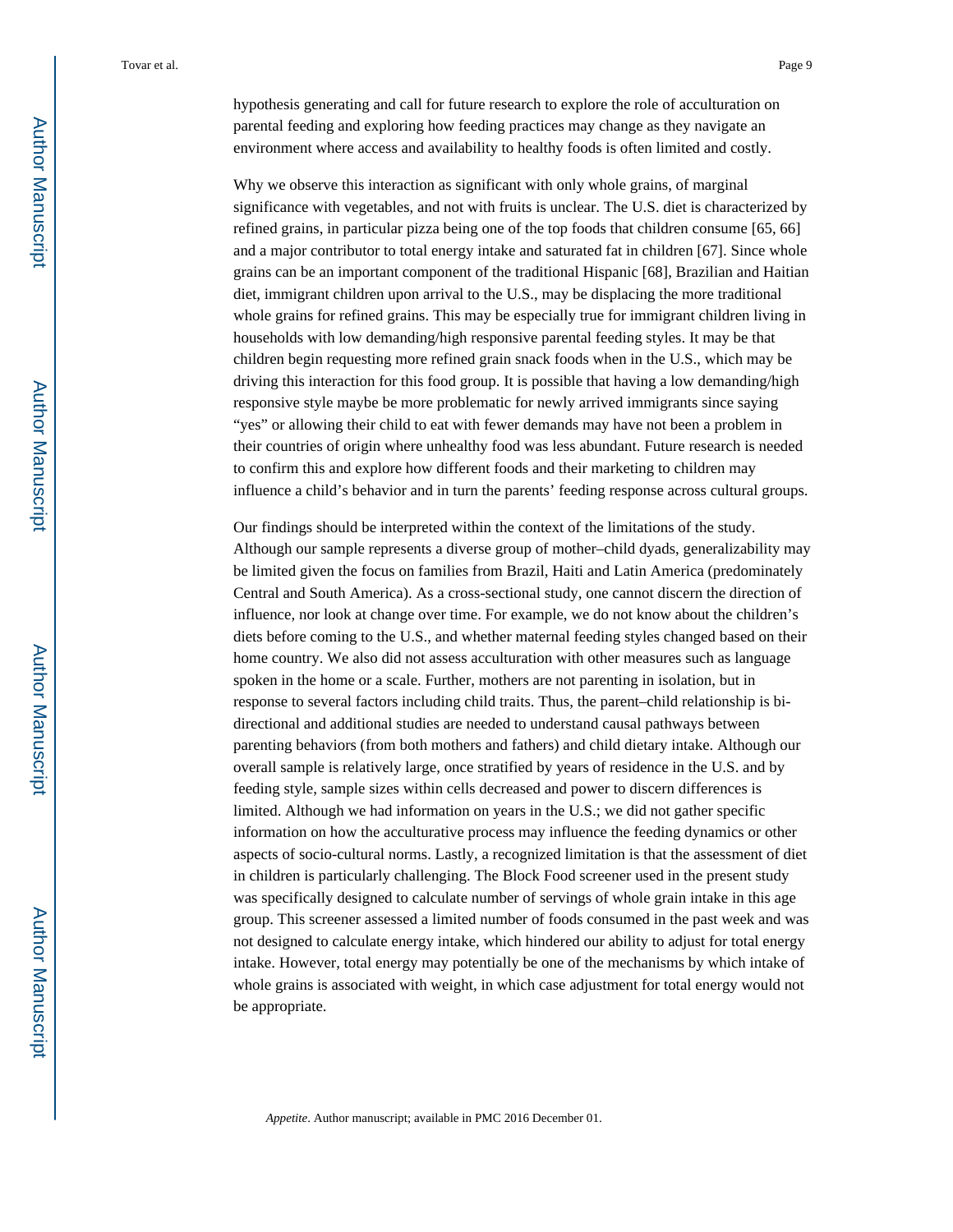## **Conclusion**

A low demanding parental feeding style was associated with lower consumption of vegetables (in age and sex adjusted models) and whole grains, but only for those families who have been living in the U.S. for  $\leq$  years. Practitioners should be aware of the potential influence that acculturating to a new environment has on how immigrant parents feed their children. Future research is needed to understand how immigrating to the U.S. and its broader socio-cultural factors influence the feeding dynamic. With this information, culturally appropriate prevention and treatment programs can be designed.

## **Acknowledgments**

We would like to thank these members of the Live Well Steering Committee (Nesly Metayer, Franklin Dalembert, Warren Goldstein-Gelb, Maria Landaverde, Melissa McWhinney, Joyce Guilhermino de Pádua, Christina Luongo Kamins, Helen Sinzker, Sarah Sliwa, Kerline Tofuri, and Ismael Vasquez). In addition, we thank the Live Well women and children, for their participation in this study. We would also like to acknowledge support from the Boston Nutrition Obesity Research Center (DK046200).

Funding for this research was provided by grant 5R01HD057841 from the National Institutes of Health, Bethesda MD. Postdoctoral research funds for Alison Tovar were provided by a supplement from this grant.

## **References**

- 1. Kim J, et al. Trends in overweight from 1980 through 2001 among preschool-aged children enrolled in a health maintenance organization. Obesity (Silver Spring). 2006; 14(7):1107–1112. [PubMed: 16899790]
- 2. Mei Z, et al. Increasing prevalence of overweight among US low-income preschool children: the Centers for Disease Control and Prevention pediatric nutrition surveillance, 1983 to 1995. Pediatrics. 1998; 101(1):E12. [PubMed: 9417176]
- 3. Sherry B, et al. Trends in state-specific prevalence of overweight and underweight in 2- through 4 year-old children from low-income families from 1989 through 2000. Arch Pediatr Adolesc Med. 2004; 158(12):1116–1124. [PubMed: 15583095]
- 4. Wang YC, Gortmaker SL, Taveras EM. Trends and racial/ethnic disparities in severe obesity among US children and adolescents, 1976–2006. Int J Pediatr Obes. 2010
- 5. Rifas-Shiman, SL., et al. Decrease in Overweight Prevalence Among Young Children in the 21st Century. The 27th Annual Scientific Meeting of The Obesity Society; Washington, DC. The Obesity Society; 2009.
- 6. Wang Y, Beydoun MA. The obesity epidemic in the United States--gender, age, socioeconomic, racial/ethnic, and geographic characteristics: a systematic review and meta-regression analysis. Epidemiol Rev. 2007; 29:6–28. [PubMed: 17510091]
- 7. Akresh IR. Dietary assimilation and health among hispanic immigrants to the United States. J Health Soc Behav. 2007; 48(4):404–417. [PubMed: 18198687]
- 8. Barcenas CH, et al. Birthplace, years of residence in the United States, and obesity among Mexican-American adults. Obesity (Silver Spring). 2007; 15(4):1043–1052. [PubMed: 17426341]
- 9. Koya DL, Egede LE. Association between length of residence and cardiovascular disease risk factors among an ethnically diverse group of United States immigrants. J Gen Intern Med. 2007; 22(6):841–846. [PubMed: 17503110]
- 10. Roshania R, Narayan KM, Oza-Frank R. Age at arrival and risk of obesity among US immigrants. Obesity (Silver Spring). 2008; 16(12):2669–2675. [PubMed: 18846044]
- 11. Sanchez-Vaznaugh EV, et al. Differential effect of birthplace and length of residence on body mass index (BMI) by education, gender and race/ethnicity. Soc Sci Med. 2008; 67(8):1300–1310. [PubMed: 18657344]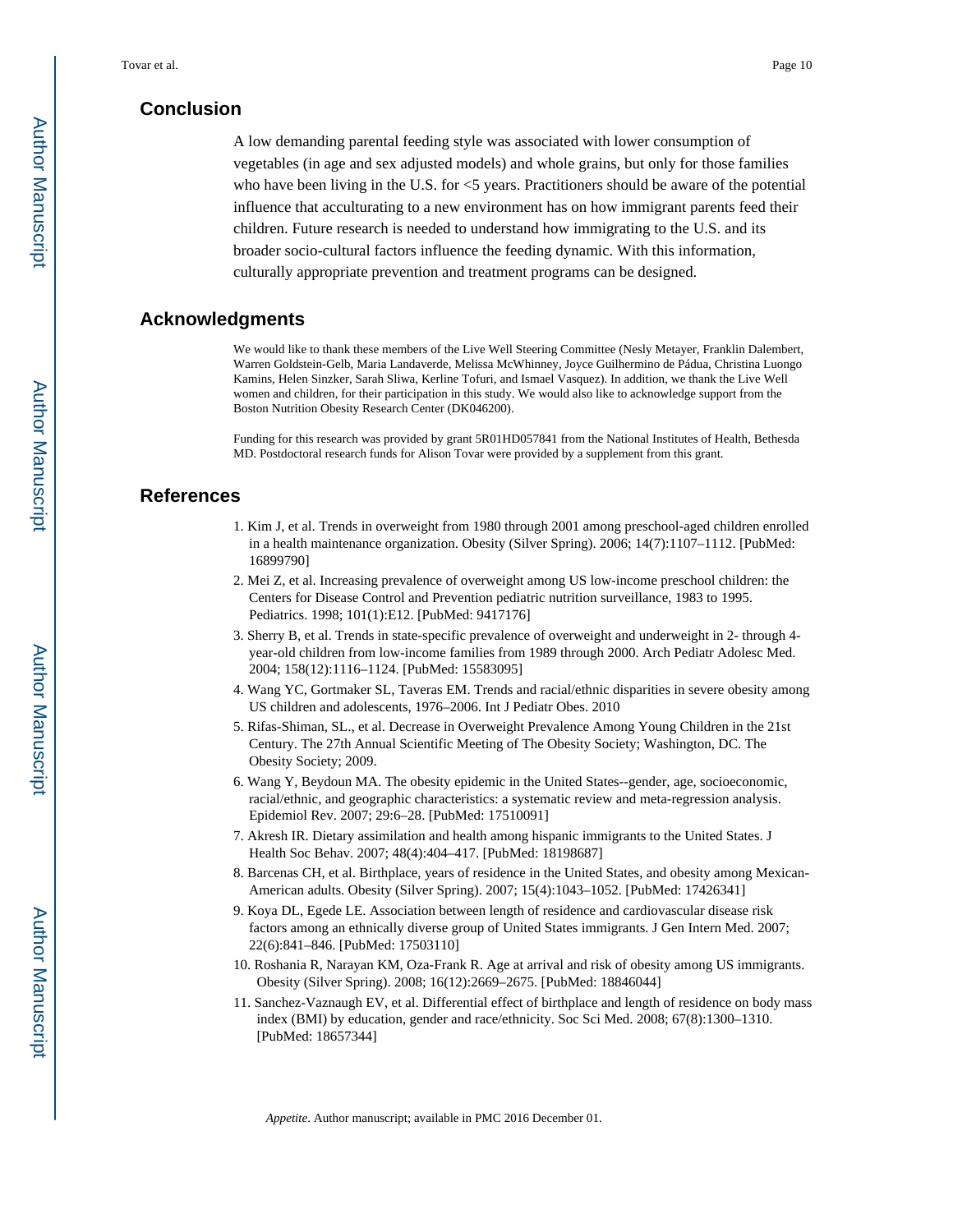- 12. Singh GK, et al. Dramatic increases in obesity and overweight prevalence and body mass index among ethnic399 immigrant and social class groups in the United States, 1976–2008. J Community Health. 2011; 36(1):94–110. [PubMed: 20549318]
- 13. Thomas TN. Acculturative Stress in the Adjustment of Immigrant Families. Journal of Social Distress and the Homeless. 1995; 4(2):131–142.
- 14. Swinburn B, Egger G, Raza F. Dissecting obesogenic environments: the development and application of a framework for identifying and prioritizing environmental interventions for obesity. Prev Med. 1999; 29(6 Pt 1):563–570. [PubMed: 10600438]
- 15. Berrigan D, et al. Physical activity and acculturation among adult Hispanics in the United States. Res Q Exerc Sport. 2006; 77(2):147–157. [PubMed: 16898271]
- 16. Abraido-Lanza AF, Chao MT, Florez KR. Do healthy behaviors decline with greater acculturation? Implications for the Latino mortality paradox. Social Science & Medicine. 2005; 61(6):1243– 1255. [PubMed: 15970234]
- 17. Wolin KY, et al. Acculturation and physical activity in a working class multiethnic population. Prev Med. 2006; 42(4):266–272. [PubMed: 16481031]
- 18. Davison KK, Birch LL. Childhood overweight: a contextual model and recommendations for future research. Obes Rev. 2001; 2(3):159–171. [PubMed: 12120101]
- 19. Ritchie LD, et al. Family environment and pediatric overweight: what is a parent to do? J Am Diet Assoc. 2005; 105 Suppl 1(5):S70–S79. [PubMed: 15867900]
- 20. Collins C, Duncanson K, Burrows T. A systematic review investigating associations between parenting style and child feeding behaviours. J Hum Nutr Diet. 2014
- 21. Darling N, S I. Parenting style as context: an integrative model. Psychol Bull. 1993; 113:487–496.
- 22. Baumrind D. Current patterns of parental authority. Developmental Psychology Monographs. 1971; Part 2(4):1–103.
- 23. Maccoby, E.; Martin, J. Socialization in the context of family: parent-child interactions. In: Mussen, PH., editor. Handbook of child psychology. New York: John Wiley & Sons; 1983.
- 24. Hughes SO, et al. Revisiting a neglected construct: parenting styles in a child-feeding context. Appetite. 2005; 44(1):83–92. [PubMed: 15604035]
- 25. Hughes SO, et al. Indulgent Feeding Style and Children's Weight Status in Preschool. J Dev Behav Pediatr. 2008
- 26. Hoerr SL, et al. Associations among parental feeding styles and children's food intake in families with limited incomes. Int J Behav Nutr Phys Act. 2009; 6:55. [PubMed: 19678947]
- 27. Hennessy E, et al. Parent behavior and child weight status among a diverse group of underserved rural families. Appetite. 2010; 54(2):369–377. [PubMed: 20079785]
- 28. Olvera N, Power TG. Brief report: parenting styles and obesity in Mexican American children: a longitudinal study. J Pediatr Psychol. 2010; 35(3):243–249. [PubMed: 19726552]
- 29. Hughes SO, et al. Emotional climate, feeding practices, and feeding styles: an observational analysis of the dinner meal in Head Start families. The international journal of behavioral nutrition and physical activity. 2011; 8:60. [PubMed: 21663653]
- 30. Tovar A, et al. Feeding styles and child weight status among recent immigrant mother-child dyads. The international journal of behavioral nutrition and physical activity. 2012; 9:62. [PubMed: 22642962]
- 31. Peters J, et al. Associations between parenting styles and nutrition knowledge and 2–5-year-old children's fruit, vegetable and non-core food consumption. Public Health Nutr. 2012:1–9. [PubMed: 23294865]
- 32. Hennessy E, H S, Goldberg J, Hyatt RR, Economos CD. Permissive parental feeding behavior is associated with an increase in low nutrient-dense foods among American children living in rural communities. Journal of the Academy of Nutrition and Dietetics. 2012; 112(1):142–146. [PubMed: 22709645]
- 33. Papaioannou MA, et al. Feeding style differences in food parenting practices associated with fruit and vegetable intake in children from low-income families. J Nutr Educ Behav. 2013; 45(6):643– 651. [PubMed: 23860101]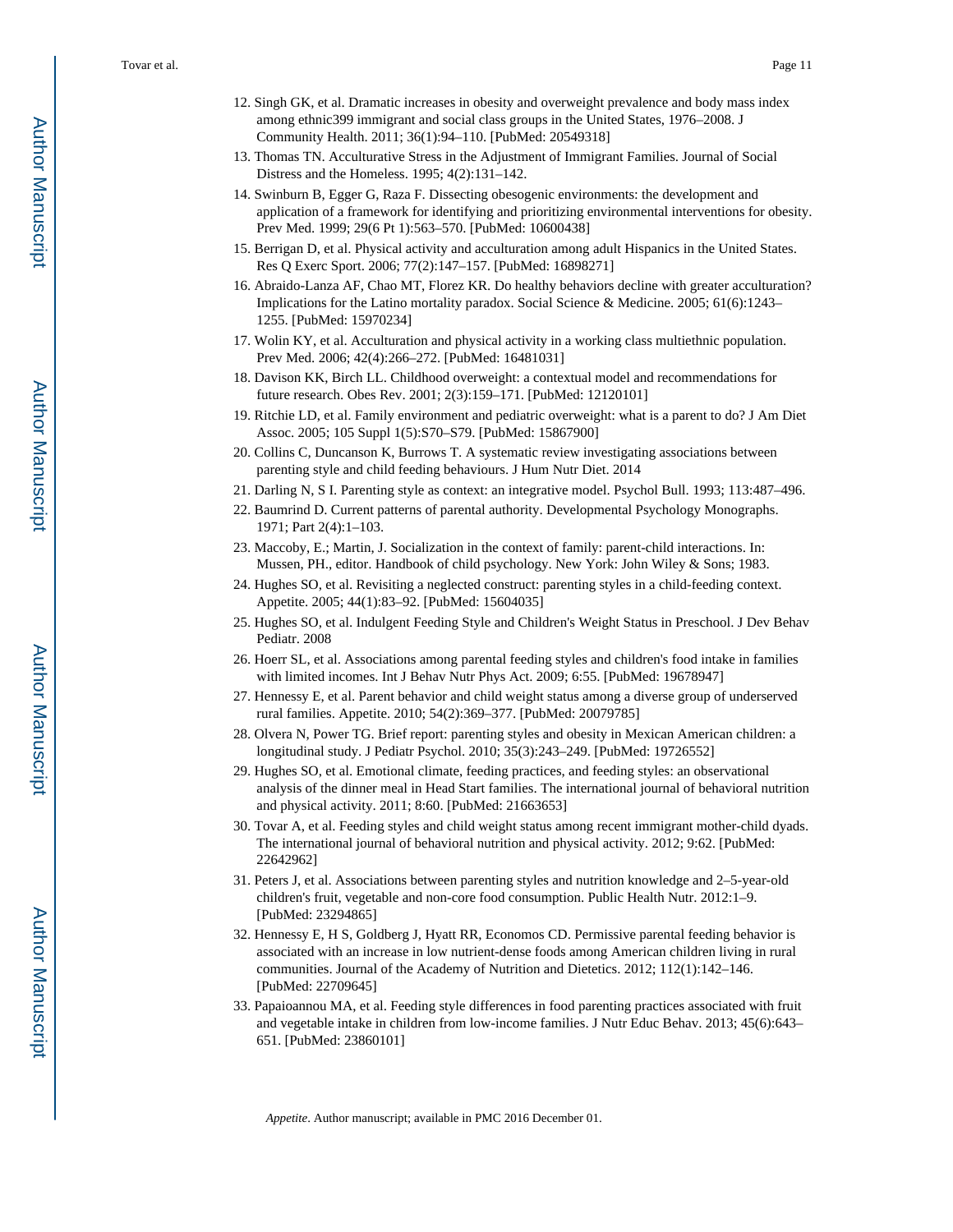- 34. Ogata BN, Hayes D. Position of the Academy of Nutrition and Dietetics: nutrition guidance for healthy children ages 2 to 11 years. J Acad Nutr Diet. 2014; 114(8):1257–1276. [PubMed: 25060139]
- 35. Bradlee ML, et al. Food group intake and central obesity among children and adolescents in the Third National Health and Nutrition Examination Survey (NHANES III). Public Health Nutr. 2010; 13(6):797–805. [PubMed: 19772691]
- 36. Davis JN, et al. Associations of dietary sugar and glycemic index with adiposity and insulin dynamics in overweight Latino youth. Am J Clin Nutr. 2007; 86(5):1331–1338. [PubMed: 17991643]
- 37. Choumenkovitch SF, et al. Whole grain consumption is inversely associated with BMI Z-score in rural school451 aged children. Public Health Nutr. 2013; 16(2):212–218. [PubMed: 22894825]
- 38. Quick V, et al. Personal, behavioral and socio-environmental predictors of overweight incidence in young adults: 10-yr longitudinal findings. Int J Behav Nutr Phys Act. 2013; 10:37. [PubMed: 23531253]
- 39. Clemens R, et al. Filling America's fiber intake gap: summary of a roundtable to probe realistic solutions with a focus on grain-based foods. J Nutr. 2012; 142(7):1390S–1401S. [PubMed: 22649260]
- 40. Wang X, et al. Fruit and vegetable consumption and mortality from all causes, cardiovascular disease, and cancer: systematic review and dose-response meta-analysis of prospective cohort studies. BMJ. 2014; 349:g4490. [PubMed: 25073782]
- 41. Papaioannou MA, et al. Feeding Style Differences in Food Parenting Practices Associated with Fruit and Vegetable Intake in Children from Low-Income Families. J Nutr Educ Behav. 2013
- 42. Blissett J. Relationships between parenting style, feeding style and feeding practices and fruit and vegetable consumption in early childhood. Appetite. 2011; 57(3):826–831. [PubMed: 21651932]
- 43. Berry JW. Acculturation and Adaptation in a New Society. International Migration. 1992; 30:69– 85.
- 44. Hwang WC. Acculturative family distancing: Theory, research, and clinical practice. Psychotherapy. 2006; 43(4):397–409. [PubMed: 22122132]
- 45. Renzaho AMN, Karantzas G. Effects of parental perception of neighbourhood deprivation and family environment characteristics on pro-social behaviours among 4–12 year old children. Australian and New Zealand Journal of Public Health. 2010; 34(4):405–411. [PubMed: 20649782]
- 46. Ying YW, Han MY. A test of the Intergenerational Congruence in Immigrant Families Child scale with Southeast Asian Americans. Social Work Research. 2007; 31(1):35–43.
- 47. Wilson A, Renzaho A. Intergenerational differences in acculturation experiences, food beliefs and perceived health risks among refugees from the Horn of Africa in Melbourne, Australia. Public Health Nutr. 2014:1–13.
- 48. Cespedes EM, et al. Obesity-related Behaviors of US- and Non-US-born Parents and Children in Low-income Households. Journal of Developmental and Behavioral Pediatrics. 2013; 34(8):541– 548. [PubMed: 24131876]
- 49. Hughes SO, et al. Measuring feeding in low-income African-American and Hispanic parents. Appetite. 2006; 46(2):215–223. [PubMed: 16504340]
- 50. Harkness, JA. Questionnaire translation. In: F.v.d.V.P.P.M.E.. Harkness, JA., editor. Cross-cultural survey methods. Hoboken, NJ: John Wiley & Sons; 2003.
- 51. Lohman, T. Advances in body composition assessment, in Current Issues in Exercise Science Series Monograph No.3. Champaign, IL: Human Kinetics Publishers; 1992.
- 52. Prevention, C.f.D.C.a. [cited 2007 October 10] CDC Growth Charts. 2000. Available from: [http://](http://www.cdc.gov/nccdphp/dnpa/growthcharts/resources/sas.htm) [www.cdc.gov/nccdphp/dnpa/growthcharts/resources/sas.htm.](http://www.cdc.gov/nccdphp/dnpa/growthcharts/resources/sas.htm)
- 53. Barlow SE. Expert committee recommendations regarding the prevention, assessment, and treatment of child and adolescent overweight and obesity: summary report. Pediatrics. 2007; 120(Suppl 4):S164–S192. [PubMed: 18055651]
- 54. National Heart, and Blood Institute in cooperation with the National Institute of Diabetes and Digestive and Kidney Diseases. , editor. Panel, N.O.E.I.E.. Clinical guidelines on the identification, evaludation, and treatment of overweight and obesity in adults: The evidence report., L. Washington, DC.: National Institutes of Health; 1998.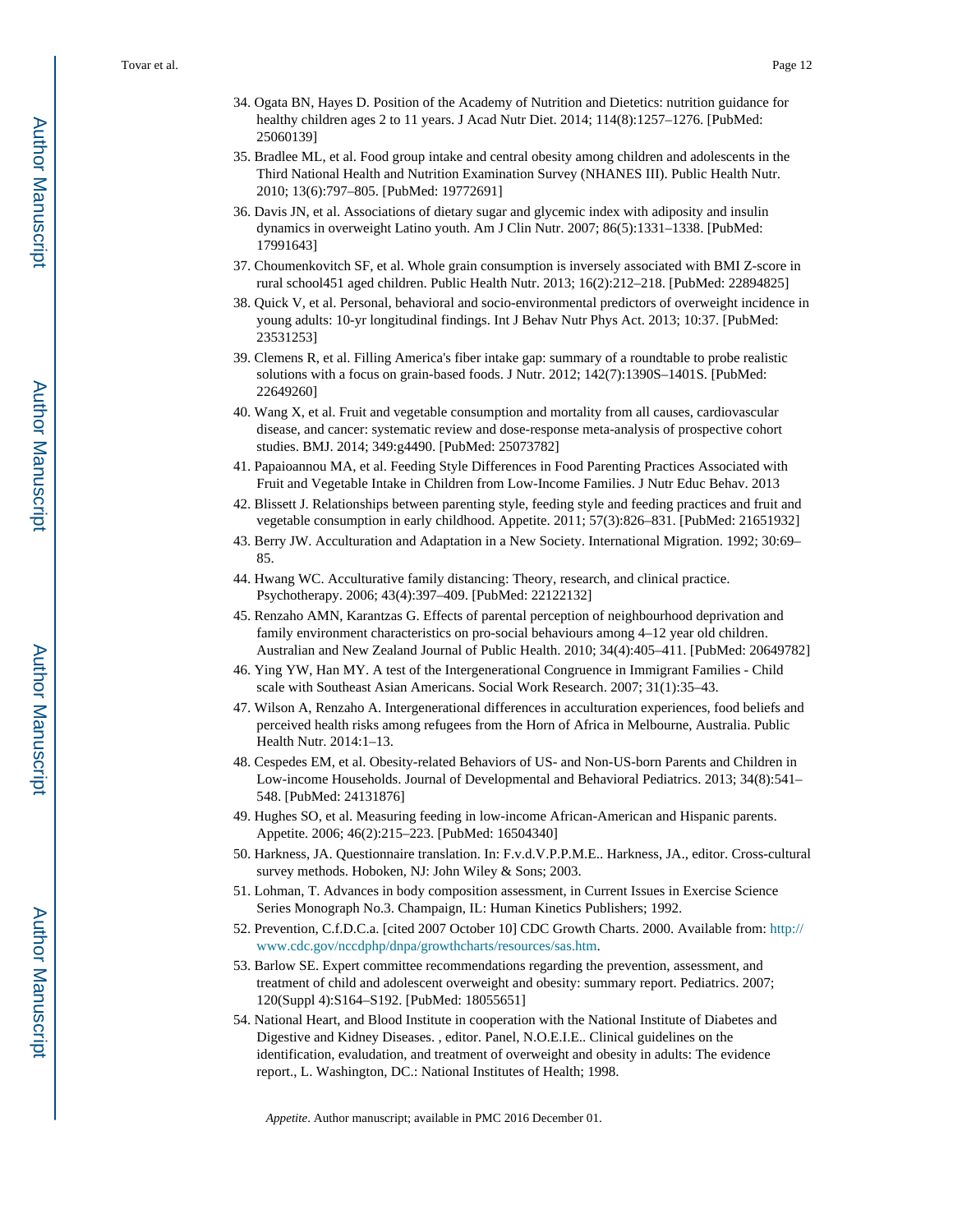- 55. Murashima M, et al. Confirmatory factor analysis of a questionnaire measuring control in parental feeding practices in mothers of Head Start children. Appetite. 2011; 56(3):594–601. [PubMed: 21291930]
- 56. Gatto NM, et al. LA Sprouts: a garden-based nutrition intervention pilot program influences motivation and preferences for fruits and vegetables in Latino youth. J Acad Nutr Diet. 2012; 112(6):913–920. [PubMed: 22516551]
- 57. Au LE, et al. Dietary intake and cardiometabolic risk in ethnically diverse urban schoolchildren. J Acad Nutr Diet. 2012; 112(11):1815–1821. [PubMed: 23102181]
- 58. Garcia-Dominic O, et al. Improving quality of Food Frequency Questionnaire response in lowincome Mexican American children. Health Promot Pract. 2012; 13(6):763–771. [PubMed: 21525418]
- 59. Block G. Block Questionnaire for Kids—Ages 2–7. NutritionQuest Questionnaires and Screener Page:. 2004. Available from: (FeedingStyle\_DietLiveWell\_5\_26\_15.doc.
- 60. USDA. MyPyramid Equivalents Database, 2.0 for USDA Survey Foods, 2003–2004: Documentation and User Guide. Available from: [http://www.usmarc.usda.gov/SP2UserFiles/](http://www.usmarc.usda.gov/SP2UserFiles/Place/12355000/pdf/mped/mped2_doc.pdf) [Place/12355000/pdf/mped/mped2\\_doc.pdf.](http://www.usmarc.usda.gov/SP2UserFiles/Place/12355000/pdf/mped/mped2_doc.pdf)
- 61. Hughes SO, et al. Caregiver's Feeding Styles Questionnaire: Establishing cutoff points. Appetite. 2011; 58(1):393–395. [PubMed: 22119478]
- 62. Hennessy EHS, Goldberg JP, Hyatt RR, Economos CD. Parent behavior and child weight status among a diverse group of underserved rural families. Appetite. 2009
- 63. Hughes SO, et al. Indulgent feeding style and children's weight status in preschool. J Dev Behav Pediatr. 2008; 29(5):403–410. [PubMed: 18714209]
- 64. Goel MS, et al. Obesity among US immigrant subgroups by duration of residence. JAMA. 2004; 292(23):2860–2867. [PubMed: 15598917]
- 65. Slining MM, Popkin BM. Trends in intakes and sources of solid fats and added sugars among U.S. children and adolescents: 1994–2010. Pediatr Obes. 2013; 8(4):307–324. [PubMed: 23554397]
- 66. Reedy J, Krebs-Smith SM. Dietary sources of energy, solid fats, and added sugars among children and adolescents in the United States. J Am Diet Assoc. 2010; 110(10):1477–1484. [PubMed: 20869486]
- 67. Powell LM, Nguyen BT, Dietz WH. Energy and nutrient intake from pizza in the United States. Pediatrics. 2015; 135(2):322–330. [PubMed: 25601973]
- 68. Siega-Riz AM, et al. Food-group and nutrient-density intakes by Hispanic and Latino backgrounds in the Hispanic Community Health Study/Study of Latinos. Am J Clin Nutr. 2014; 99(6):1487– 1498. [PubMed: 24760972]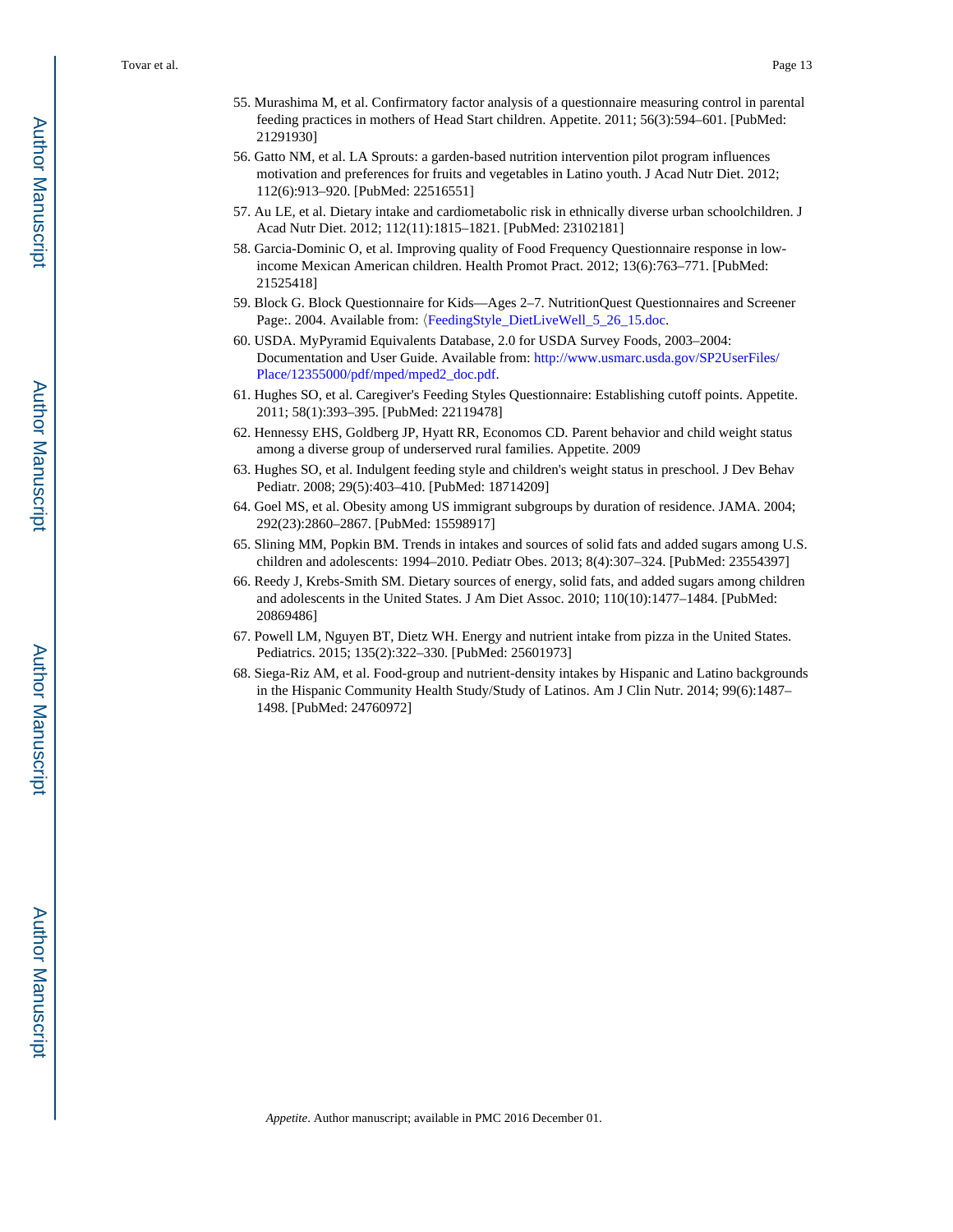## **Highlights**

- **•** Influence of mother's feeding and child whole-grain intake differs by time in U.S.
- **•** Mothers in U.S. <5 years, with low-demanding style had child eating fewer whole grains
- **•** Socio-environmental influences on feeding among immigrants need to be understood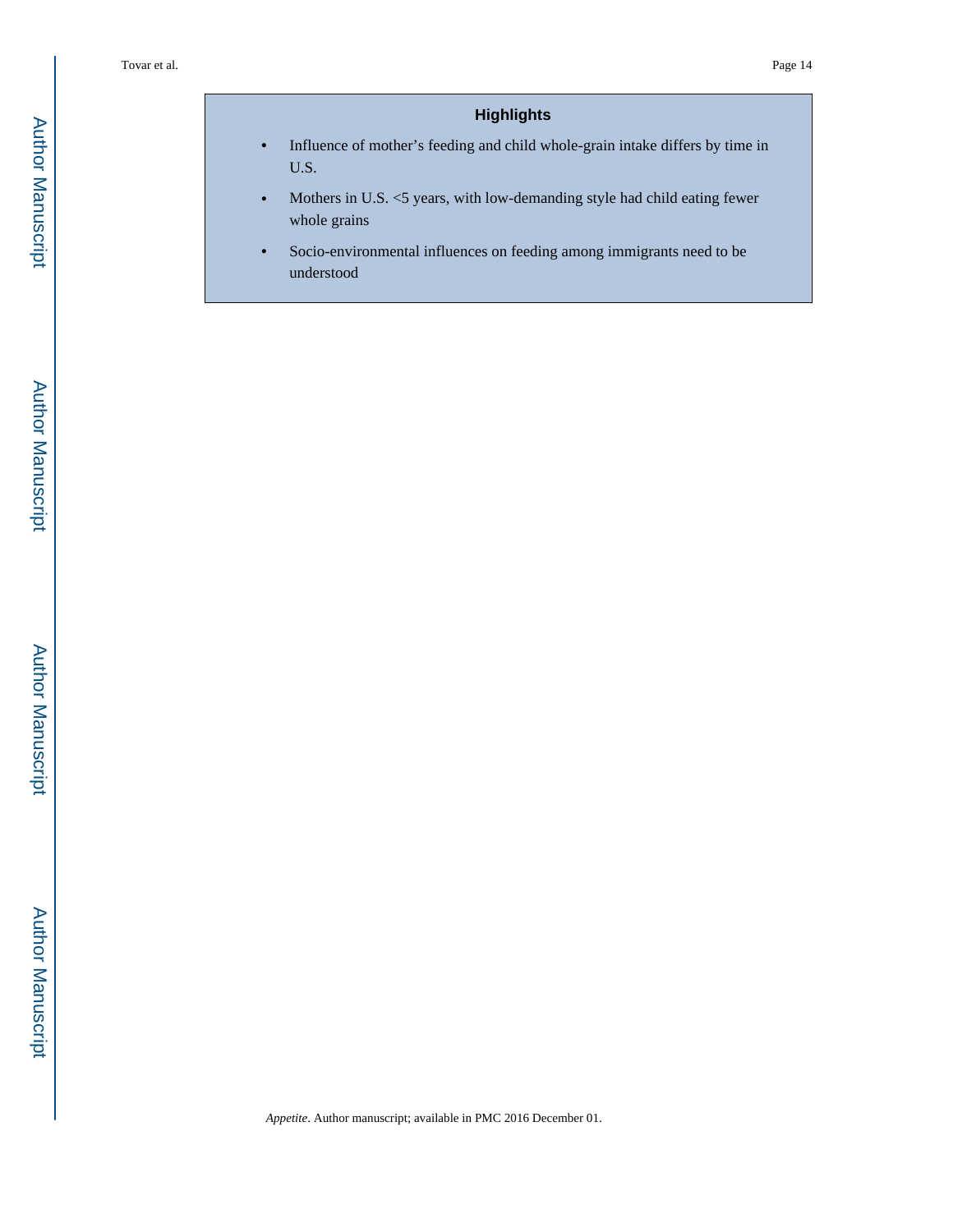#### **Table 1**

Characteristics of the Live Well Study Population of Children who Completed a Food Frequency Questionnaire

|                                        | <b>Total</b><br>$(n=313)$ |               |
|----------------------------------------|---------------------------|---------------|
|                                        | $\mathbf n$               | $\frac{0}{0}$ |
| Socio-demographic Variables            |                           |               |
| <b>Child Characteristics</b>           |                           |               |
| Male                                   | 178.0                     | 57.4          |
| Age (mean, SD)                         | 6.3                       | 2.7           |
| BMIz-score (mean, SD)                  | 0.9                       | 1.2           |
| Overweight/Obese                       | 133.0                     | 42.5          |
| <b>Maternal Characteristics</b>        |                           |               |
| Age (mean, SD)                         | 36.0                      | 6.5           |
| Education                              |                           |               |
| Less than high school                  | 87.0                      | 28.3          |
| High school, trade/technical school    | 140.0                     | 45.6          |
| Some college/college graduate/graduate | 80.0                      | 26.1          |
| Ethnic group                           |                           |               |
| <b>Brazilian</b>                       | 125.0                     | 39.9          |
| Latino                                 | 96.0                      | 30.7          |
| Haitian                                | 92.0                      | 29.4          |
| Marital status                         |                           |               |
| Never married                          | 95.0                      | 31.3          |
| Married                                | 167.0                     | 54.9          |
| Separated/Divorced/Widowed             | 42.0                      | 13.8          |
| Number of children in the household    |                           |               |
| 1                                      | 101.0                     | 34.0          |
| $\overline{2}$                         | 132.0                     | 44.4          |
| 3                                      | 64.0                      | 21.6          |
| BMI Categories $(kg/m2)$               |                           |               |
| Underweight $<$ 18.5                   | 1.0                       | 0.3           |
| Normal weight 18.5-24.9                | 94.0                      | 30.7          |
| Overweight 25-29.9                     | 103.0                     | 33.7          |
| Obese $>$ 30.0                         | 108.0                     | 35.3          |
| Years of residence in U.S. (Mean, SD)  | 6.2                       | 3.2           |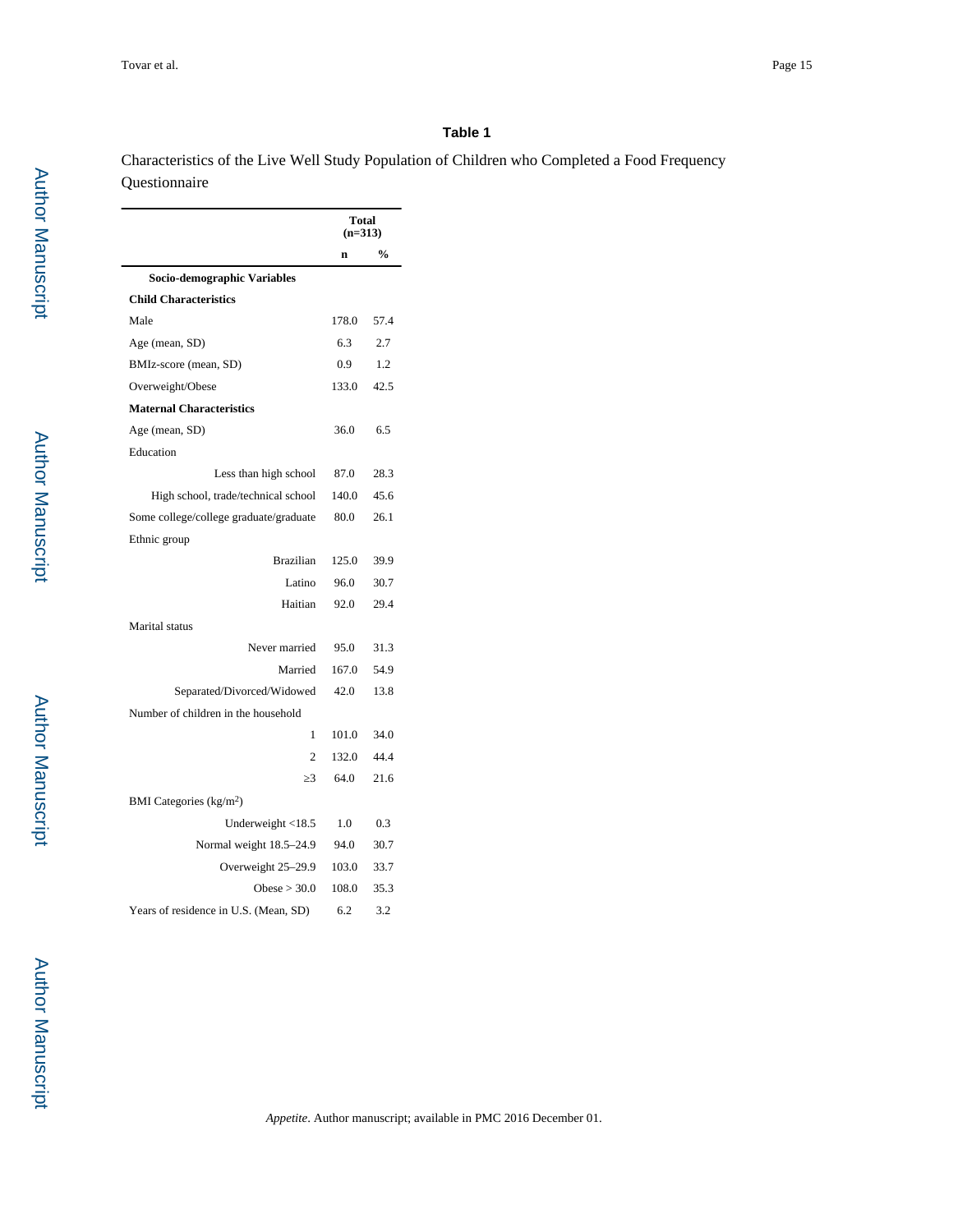Fruit, Vegetable and Whole Grain Intake of the Live Well Children by Feeding Styles Fruit, Vegetable and Whole Grain Intake of the Live Well Children by Feeding Styles

|                                                                                                                                  |      | <b>High Demanding</b><br><b>High Responsive</b> |      | <b>High Demanding</b><br>Low Responsive |      | Demanding/High<br>Responsive<br>$_{\rm Low}$ | Responsive<br>Low | Demanding/Low |
|----------------------------------------------------------------------------------------------------------------------------------|------|-------------------------------------------------|------|-----------------------------------------|------|----------------------------------------------|-------------------|---------------|
|                                                                                                                                  |      | $(n=53)$                                        |      | $(n=100)$                               |      | $(n=101)$                                    |                   | $(n=53)$      |
|                                                                                                                                  | Mean | 95% CI                                          | Mean | $95%$ CI                                | Mean | 95% CI                                       | Mean              | $95%$ CI      |
| Fruit/fruit juice (cup equivalents)                                                                                              |      |                                                 |      |                                         |      |                                              |                   |               |
| Unadjusted                                                                                                                       | 1.25 | $1.02 - 1.50$                                   |      | $1.25$ $1.09-1.43$ $1.42$               |      | $1.24 - 1.60$                                | 1.19              | $0.97 - 1.44$ |
| Age and sex-adjusted                                                                                                             | 1.20 | $0.98 - 1.45$                                   | 1.23 | $1.07 - 1.41$                           | 1.40 | $1.23 - 1.59$                                | 1.20              | $0.98 - 1.44$ |
| Adjusted other covariates*                                                                                                       | 1.20 | $0.95 - 1.47$                                   | 1.23 | $1.04 - 1.43$                           | 1.45 | $1.25 - 1.67$                                | 1.27              | $1.02 - 1.53$ |
| Vegetables (excluding potatoes, cup equivalents)                                                                                 |      |                                                 |      |                                         |      |                                              |                   |               |
| Unadjusted                                                                                                                       | 0.64 | $0.52 - 0.80$                                   | 0.51 | $0.43 - 0.60$                           | 0.55 | $0.47 - 0.65$                                | 0.47              | $0.37 - 0.58$ |
| Age and sex-adjusted                                                                                                             | 0.65 | $0.52 - 0.81$                                   | 0.51 | $0.44 - 0.60$                           | 0.54 | $0.46 - 0.63$                                | 0.46              | $0.37 - 0.57$ |
| Adjusted other covariates*                                                                                                       | 0.63 | $0.49 - 0.80$                                   | 0.51 | $0.42 - 0.61$                           | 0.58 | $0.48 - 0.69$                                | 0.52              | $0.41 - 0.65$ |
| Whole grains (ounce equivalents)                                                                                                 |      |                                                 |      |                                         |      |                                              |                   |               |
| Unadjusted                                                                                                                       | 0.63 | $0.49 - 0.78$                                   | 0.48 | $0.40 - 0.58$                           | 0.40 | $0.33 - 0.49$                                | 0.44              | $0.33 - 0.57$ |
| Age- and sex-adjusted                                                                                                            | 0.62 | 0.49-0.77                                       | 0.49 | $0.40 - 0.58$                           | 0.39 | $0.31 - 0.48$                                | 0.43              | $0.33 - 0.56$ |
| Adjusted other covariates*                                                                                                       | 0.61 | $0.47 - 0.77$                                   | 0.48 | $0.39 - 0.59$                           | 0.41 | $0.33 - 0.51$                                | 0.52              | $0.40 - 0.66$ |
| Other covariates: adjusted by age, sex. BMI-Z of child and marital status, age, ethnic groun and education of mother: $p < 0.05$ |      |                                                 |      |                                         |      |                                              |                   |               |

*Appetite*. Author manuscript; available in PMC 2016 December 01.

Other covariates: adjusted by age, sex, BMI-Z of child and marital status, age, ethnic group and education of mother; **p < 0.05**